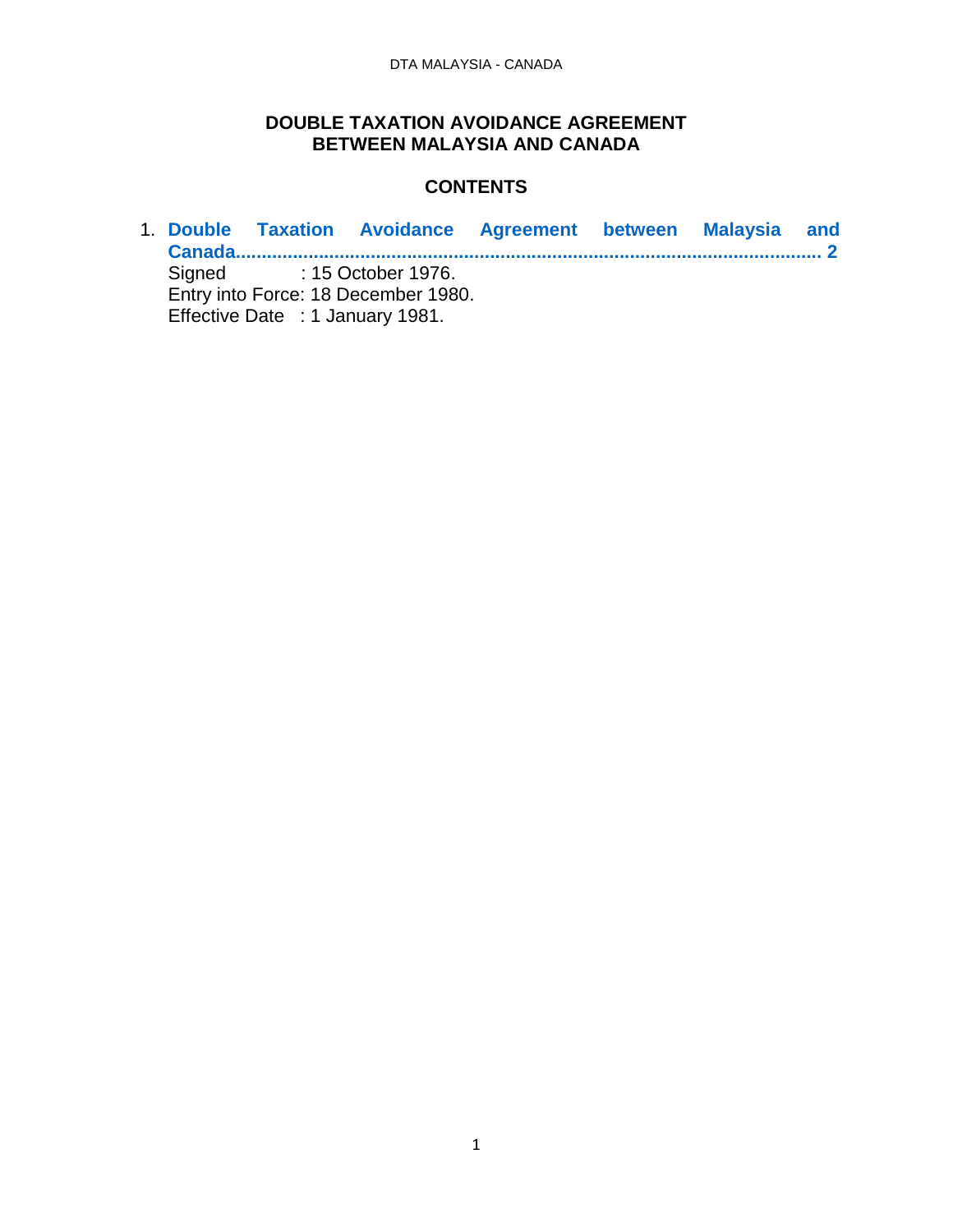<span id="page-1-0"></span>P.U. (A) 69/1977 Signed : 15 October 1976. Entry into Force: 18 December 1980. Effective Date : 1 January 1981.

### **AGREEMENT BETWEEN THE GOVERNMENT OF MALAYSIA AND THE GOVERNMENT OF CANADA FOR THE AVOIDANCE OF DOUBLE TAXATION AND THE PREVENTION OF FISCAL EVASION WITH RESPECT TO TAXES ON INCOME**

#### THE GOVERNMENT OF MALAYSIA

AND

#### THE GOVERNMENT OF CANADA

Desiring to conclude an Agreement for the avoidance of double taxation and the prevention of fiscal evasion with respect to taxes on income, have agreed as follows:

#### Article 1 **PERSONAL SCOPE**

This Agreement shall apply to persons who are residents of one or both of the Contracting States.

### Article 2 **TAXES COVERED**

1. This Agreement shall apply to taxes on income imposed on behalf of each Contracting State, irrespective of the manner in which they are levied.

2. The existing taxes to which the Agreement shall apply are:

(a) in the case of Malaysia:

the income tax and excess profit tax; the supplementary income tax, that is, tin profit tax, development tax and timber profits tax; the petroleum income tax,

(hereinafter referred to as "Malaysian tax").

(b) in the case of Canada:

the income taxes imposed by the Government of Canada,

(hereinafter referred to as "Canadian tax").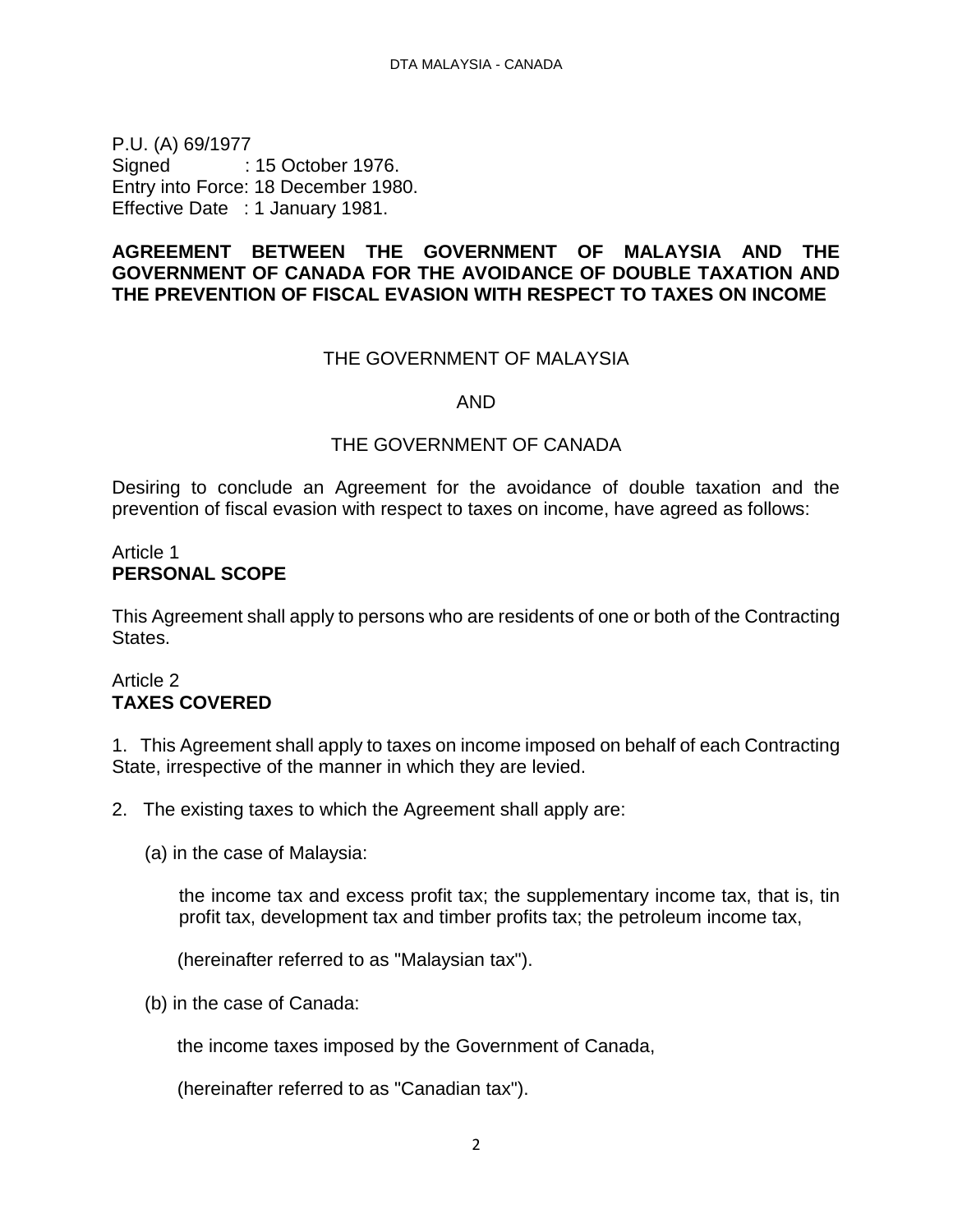3. The Agreement shall apply also to any identical or substantially similar taxes on income which are imposed after the date of signature of this Agreement in addition to, or in place of, the existing taxes. The Contracting States shall notify each other of important changes which have been made in their respective taxation laws.

Article 3

### **GENERAL DEFINITIONS**

- 1. In this Agreement, unless the context otherwise requires:
	- (a) the term "Malaysia" means the Federation of Malaysia, and includes any area adjacent to the territorial waters of Malaysia which in accordance with international law has been or may hereafter be designated, under the laws of Malaysia concerning the Continental Shelf, as an area within which the rights of Malaysia with respect to the sea-bed and sub-soil and their natural resources may be exercised;
	- (b) the term "Canada" used in a geographical sense, means the territory of Canada, including any area beyond the territorial waters of Canada which, under the laws of Canada, is an area within which Canada may exercise rights with respect to the sea-bed and sub-soil and their natural resources;
	- (c) the terms "a Contracting State" and "the other Contracting State" mean, as the context requires, Malaysia or Canada;
	- (d) the term "person" includes an individual, a company and any other body of persons;
	- (e) the term "company" means any body corporate or any entity which is treated, under the laws of the respective Contracting States, as a body corporate for tax purposes; in French, the term "societe" also means a "corporation" within the meaning of Canadian law;
	- (f) the terms "enterprise of a Contracting State" and "enterprise of the other Contracting State" mean respectively an enterprise carried on by a resident of a Contracting State and an enterprise carried on by a resident of the other Contracting State;
	- (g) the term "competent authority" means:
		- (i) in the case of Malaysia, the Minister of Finance or his authorized representative,
		- (ii) in the case of Canada, the Minister of National Revenue or his authorized representative;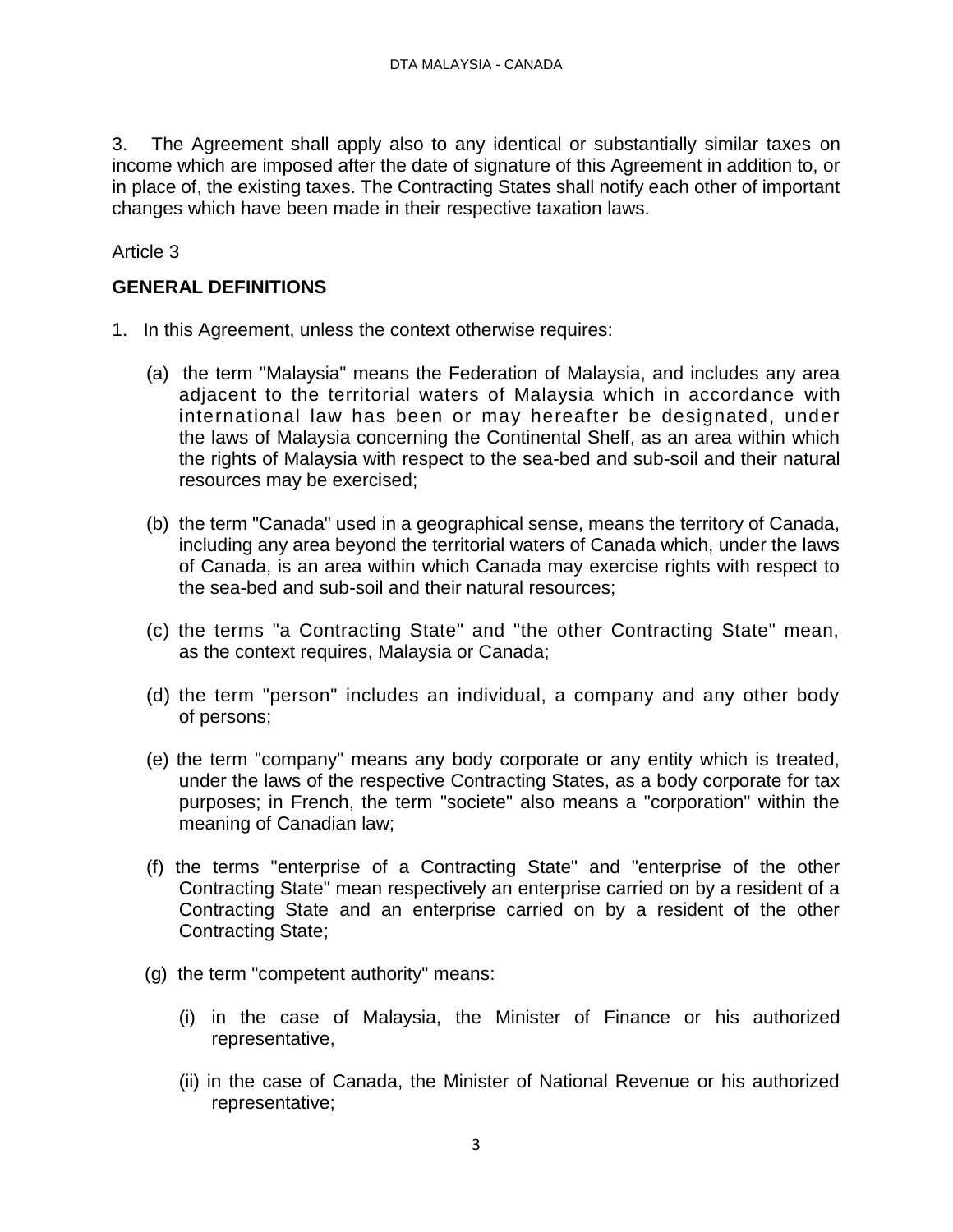- (h) the term "national" means:
	- (i) any individual possessing the citizenship of a Contracting State;
	- (ii) any legal person, partnership, association and other entity deriving its status as such from the law in force in a Contracting State;
- (i) the term "tax" means Malaysian tax or Canadian tax, as the context requires;
- (j) the term "international traffic" means any voyage of a ship or aircraft operated by an enterprise of a Contracting State except where the principal purpose of the voyage is to transport passengers or goods between places in the other Contracting State.

2. As regards the application of the Agreement by a Contracting State any term not otherwise defined shall, unless the context otherwise requires, have the meaning which it has under the laws of that Contracting State relating to taxes which are the subject of the Agreement.

## Article 4 **FISCAL DOMICILE**

1. For the purposes of this Agreement, the term "resident of a Contracting State" means any person who, under the law of that State, is liable to taxation therein by reason of his domicile, residence, place of management, place of incorporation or any other criterion of a similar nature.

2. Where by reason of the provisions of paragraph 1 an individual is a resident of both Contracting States, then his status shall be determined as follows:

- (a) he shall be deemed to be a resident of the Contracting State in which he has a permanent home available to him. If he has a permanent home available to him in both Contracting States, he shall be deemed to be a resident of the Contracting State with which his personal and economic relations are closest (hereinafter referred to as his "centre of vital interests");
- (b) if the Contracting State in which he has his centre of vital interests cannot be determined, or if he has not a permanent home available to him in either Contracting State, he shall be deemed to be a resident of the Contracting State in which he has an habitual abode;
- (c) if he has an habitual abode in both Contracting States or in neither of them, he shall be deemed to be a resident of the Contracting State of which he is a national;
- (d) if he is a national of both Contracting States or of neither of them, the competent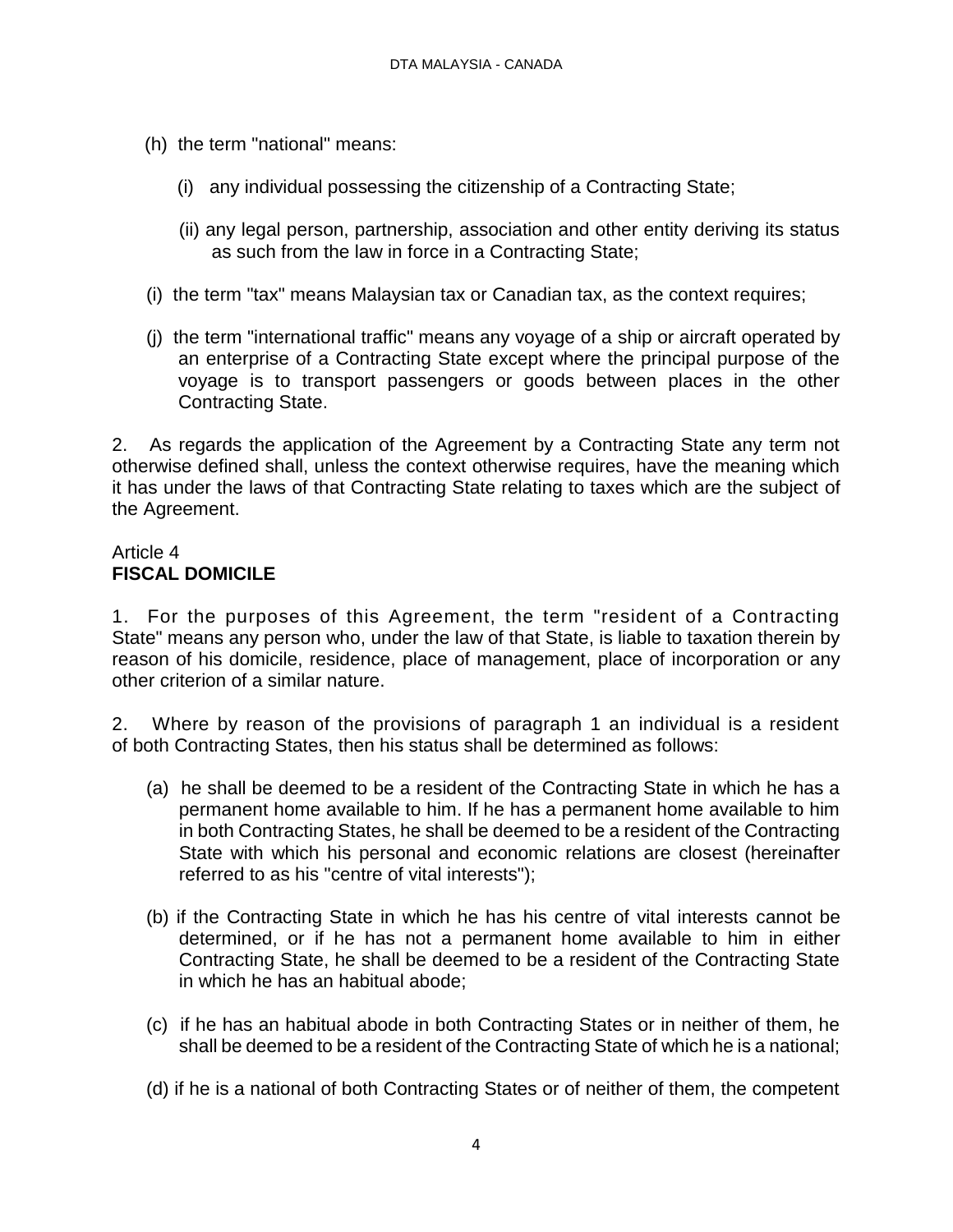authorities of the Contracting States shall settle the question by mutual agreement.

3. Where by reason of the provisions of paragraph 1 a person other than an individual is a resident of both Contracting States, the competent authorities of the Contracting States shall by mutual agreement endeavour to settle the question and to determine the mode of application of the Agreement to such person.

### Article 5 **PERMANENT ESTABLISHMENT**

1. For the purposes of this Agreement, the term "permanent establishment" means a fixed place of business in which the business of the enterprise is wholly or partly carried on.

2. The term "permanent establishment" shall include especially:

- (a) a place of management;
- (b) a branch;
- (c) an office;
- (d) a factory;
- (e) a workshop;
- (f) a mine, quarry, oil or gas well or other place of extraction of natural resources including timber or forest produce;
- (g) a farm or plantation or any other agricultural or pastoral property;
- (h) a building site or construction, installation or assembly project which exists for more than 6 months.
- 3. The term "permanent establishment" shall be deemed not to include:
	- (a) the use of facilities solely for the purpose of storage, display or delivery of goods or merchandise belonging to the enterprise;
	- (b) the maintenance of a stock of goods or merchandise belonging to the enterprise solely for the purpose of storage, display or delivery;
	- (c) the maintenance of a stock of goods or merchandise belonging to the enterprise solely for the purpose of processing by another enterprise;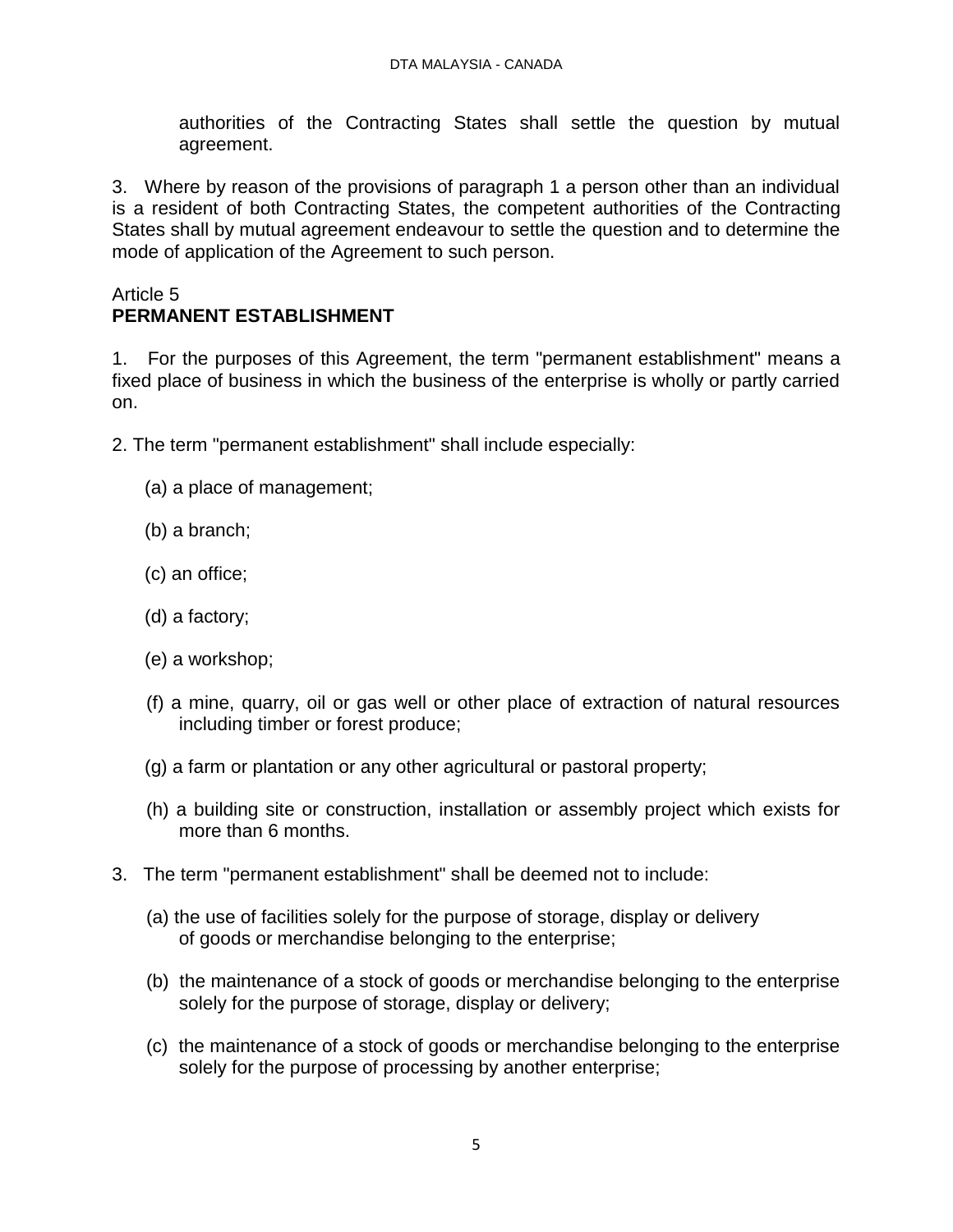- (d) the maintenance of a fixed place of business solely for the purpose of purchasing goods or merchandise, or for collecting information, for the enterprise;
- (e) the maintenance of a fixed place of business solely for the purpose of advertising, for the supply of information, for scientific research, or for similar activities which have a preparatory or auxiliary character, for the enterprise.

4. An enterprise of a Contracting State shall be deemed to have a permanent establishment in the other Contracting State if it carries on supervisory activities in that other Contracting State for more than six months in connection with a construction, installation or assembly project which is being undertaken in that other Contracting State.

5. A person--other than an agent of an independent status to whom paragraph 6 applies- -acting in a Contracting State on behalf of an enterprise of the other Contracting State shall be deemed to be a permanent establishment in the first-mentioned State if:

- (a) he has, and habitually exercises in that State, an authority to conclude contracts in the name of the enterprise, unless his activities are limited to the purchase of goods or merchandise for the enterprise; or
- (b) he maintains in the first-mentioned Contracting State a stock of goods or merchandise belonging to the enterprise from which he regularly fills orders on behalf of the enterprise.

6. An enterprise of a Contracting State shall not be deemed to have a permanent establishment in the other Contracting State merely because it carries on business in that other State through a broker, general commission agent or any other agent of an independent status, where such persons are acting in the ordinary course of their business.

7. The fact that a company which is a resident of a Contracting State controls or is controlled by a company which is a resident of the other Contracting State, or which carries on business in that other State (whether through a permanent establishment or otherwise), shall not of itself constitute either company a permanent establishment of the other.

## Article 6 **INCOME FROM IMMOVABLE PROPERTY**

1. Income from immovable property may be taxed in the Contracting State in which such property is situated.

2. For the purposes of this Agreement, the term "immovable property" shall be defined in accordance with the law of the Contracting State in which the property in question is situated. The term shall in any case include property accessory to immovable property, livestock and equipment used in agriculture and forestry, rights to which the provisions of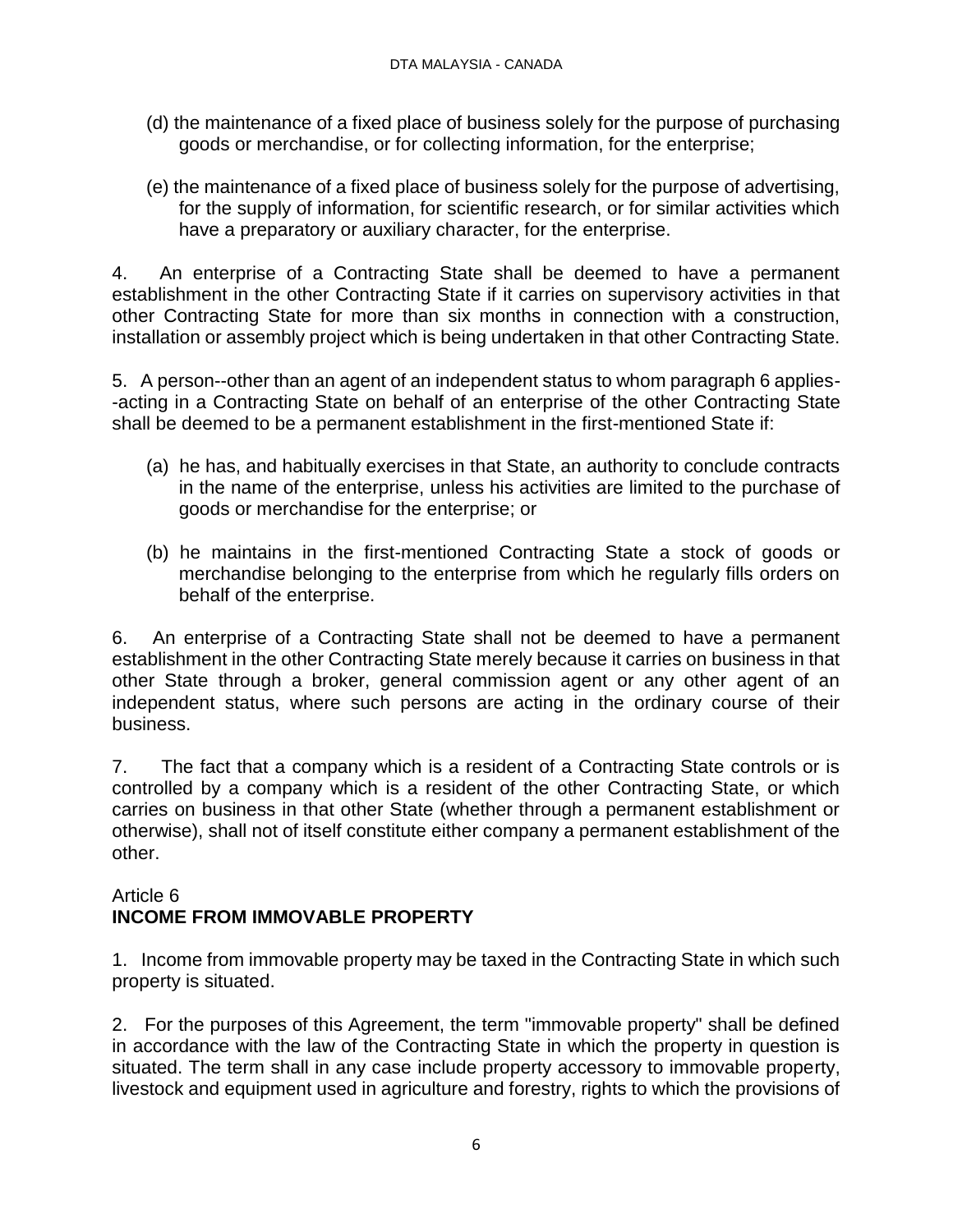general law respecting landed property apply, usufruct of immovable property and rights to variable or fixed payments as consideration for the working of, or the right to work, mineral deposits, oil wells, quarries and other places of extraction of natural resources including timber or forest produce; ships, boats and aircraft shall not be regarded as immovable property.

3. The provisions of paragraph 1 shall apply to income derived from the direct use, letting, or use in any other form of immovable property and to profits from the alienation of such property.

4. The provisions of paragraphs 1 and 3 shall also apply to the income from immovable property of an enterprise and to income from immovable property used for the performance of professional services or other independent activities.

### Article 7 **BUSINESS INCOME OR PROFITS**

1. The income or profits of an enterprise of a Contracting State shall be taxable only in that State unless the enterprise carries on business in the other Contracting State through a permanent establishment situated therein. If the enterprise carries on or has carried on business as aforesaid, the income or profits of the enterprise may be taxed in the other State but only so much of them as is attributable to that permanent establishment.

2. Subject to the provisions of paragraph 3, where an enterprise of a Contracting State carries on business in the other Contracting State through a permanent establishment situated therein, there shall in each Contracting State be attributed to that permanent establishment the income or profits which it might be expected to make if it were a distinct and separate enterprise engaged in the same or similar activities under the same or similar conditions and dealing wholly independently with the enterprise of which it is a permanent establishment.

3. In determining the income or profits of a permanent establishment, there shall be allowed as deduction all expenses, including executive and general administrative expenses, which would be deductible if the permanent establishment were an independent enterprise, insofar as they are reasonably allocable to the permanent establishment, whether incurred in the Contracting State in which the permanent establishment is situated or elsewhere.

4. No income or profits shall be attributed to a permanent establishment by reason of the mere purchase by that permanent establishment of goods or merchandise for the enterprise.

5. For the purposes of the preceding paragraphs, the income or profits to be attributed to the permanent establishment shall be determined by the same method year by year unless there is good and sufficient reason to the contrary.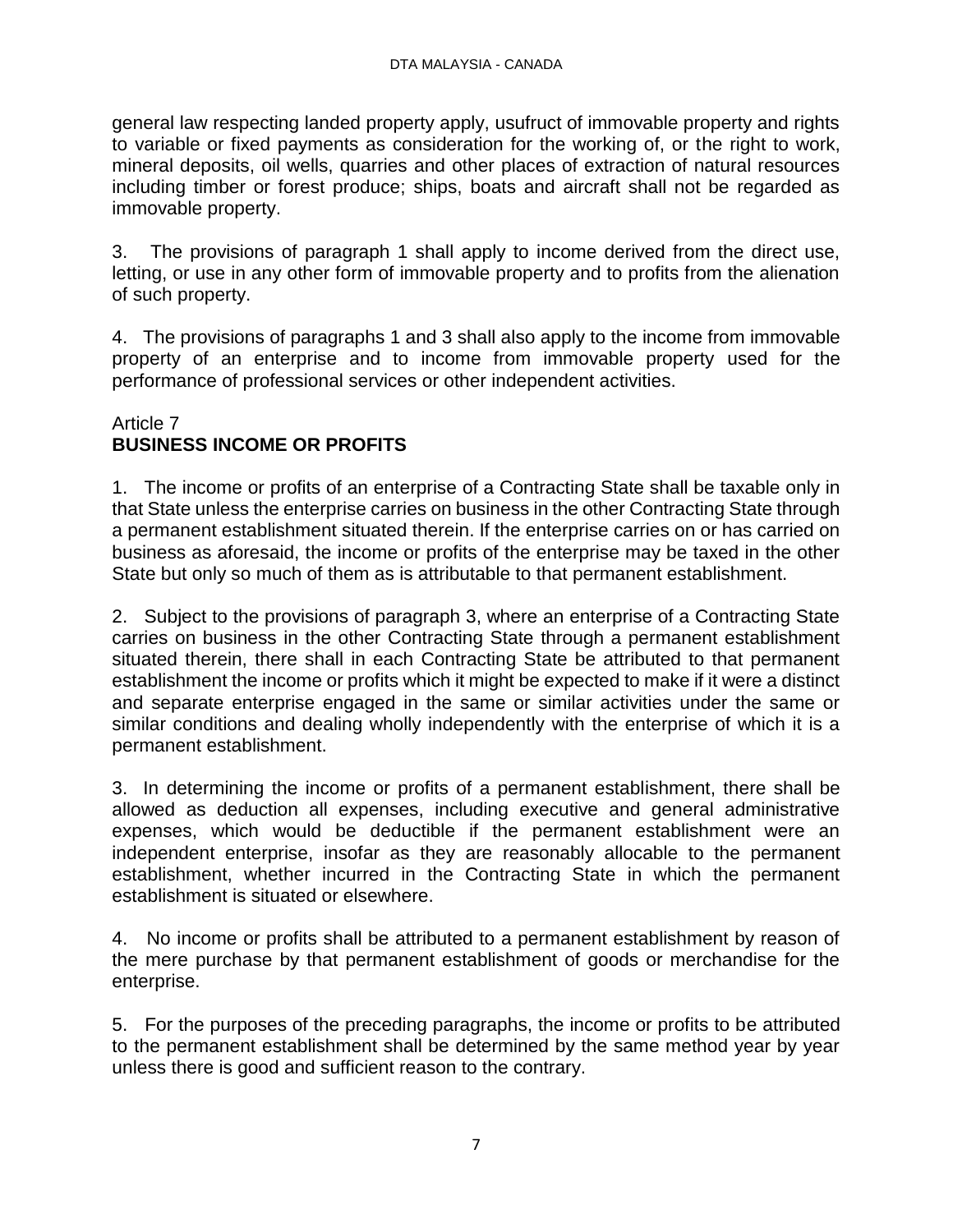6. Where income or profits include items of income which are dealt with separately in other Articles of this Agreement, then, the provisions of those Articles shall not be affected by the provisions of this Article.

## Article 8 **SHIPPING AND AIR TRANSPORT**

1. The income or profits derived by an enterprise of a Contracting State from the operation of ships or aircraft in international traffic shall be taxable only in that State.

2. Notwithstanding the provisions of paragraph 1 and Article 7, income or profits derived by an enterprise of a Contracting State from a voyage of a ship or aircraft where the principal purpose of the voyage is to transport passengers or goods between places in the other Contracting State may be taxed in that other State.

3. The provisions of paragraphs 1 and 2 shall also apply to income or profits referred to in those paragraphs derived by an enterprise of a Contracting State from its participation in a pool, a joint business or in an international operating agency.

## Article 9 **ASSOCIATED ENTERPRISES**

## Where

(a) an enterprise of a Contracting State participates directly or indirectly in the management, control or capital of an enterprise of the other Contracting State, or

(b) the same persons participate directly or indirectly in the management, control or capital of an enterprise of a Contracting State and an enterprise of the other Contracting State, and in either case conditions are made or imposed between the two enterprises in their commercial or financial relations which differ from those which would be made between independent enterprises, then any profits which would, but for those conditions, have accrued to one of the enterprises, but, by reason of those conditions, have not so accrued, may be included in the profits of that enterprise and taxed accordingly.

### Article 10 **DIVIDENDS**

1. Dividends paid by a company which is a resident of a Contracting State shall be treated as derived from that Contracting State.

2. Dividends paid by a company which is a resident of a Contracting State to a resident of the other Contracting State may be taxed in that other Contracting State.

3. Dividends paid by a company which is a resident of Canada to a resident of Malaysia who is subject to tax in Malaysia in respect thereof, may be taxed in Canada in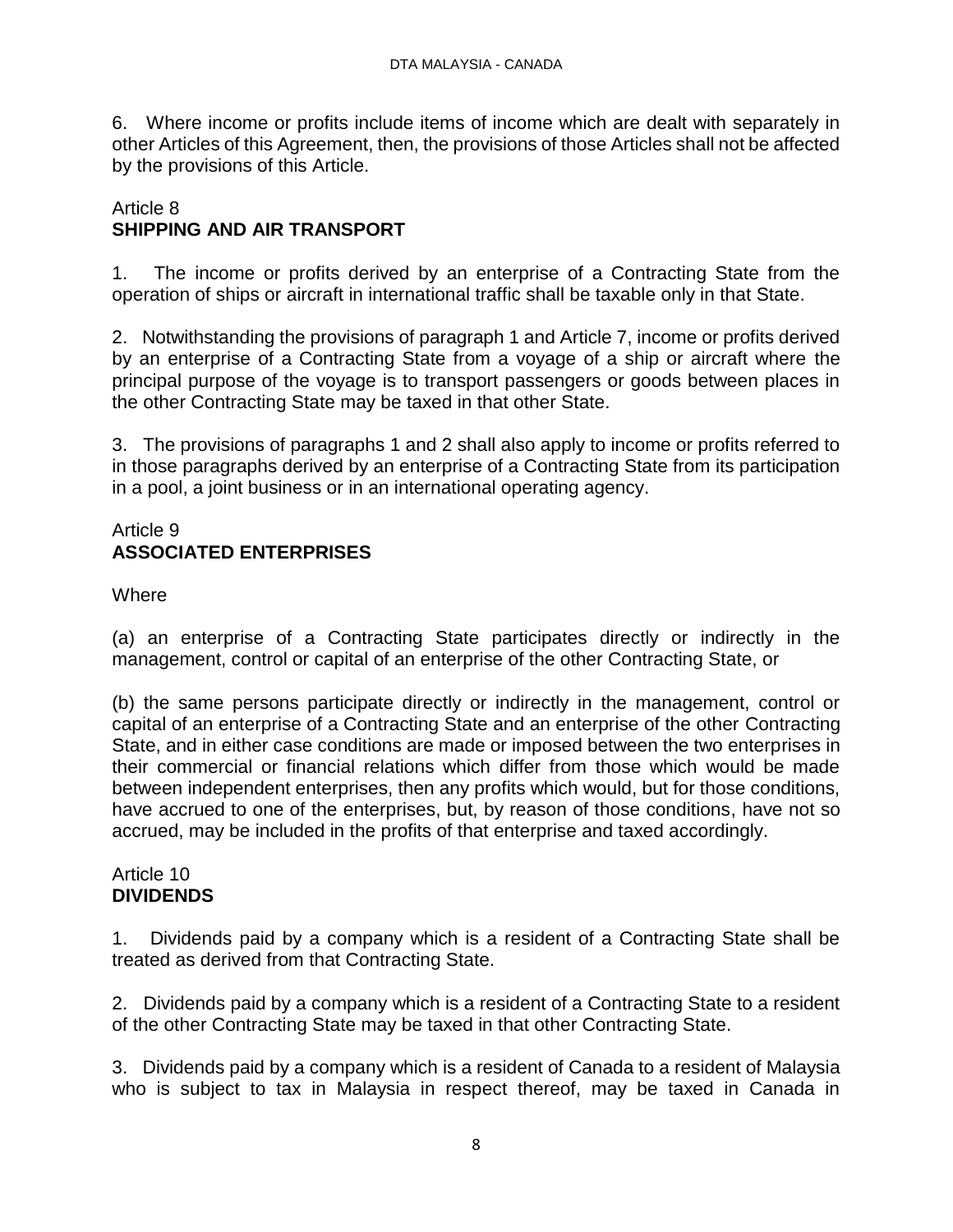accordance with the law of Canada but the tax so charged shall not exceed 15 per cent of the gross amount of the dividends.

4. Where a company which is a resident of Malaysia has a permanent establishment in Canada it may be subjected therein to a tax in addition to the tax which would be chargeable on the earnings of a company which is a national of Canada but such tax shall not exceed 15 per cent of the earnings of the permanent establishment which have not been subjected to such additional tax in previous taxation years. For the purpose of this provision, the term "earnings" means the income or profits attributable to a permanent establishment in a Contracting State in a year and previous years after deducting therefrom all taxes, other than the additional tax referred to herein, imposed on such profits by Canada; however, it does not include the income or profits attributable to the permanent establishment of a company in a year during which the business of the company was not carried on principally in Canada.

5. Dividends paid by a company which is a resident of Malaysia to a resident of Canada who is the beneficial owner thereof shall be exempt from any tax in Malaysia which is chargeable on dividends in addition to the tax chargeable in respect of the income of the company. Nothing in this paragraph shall effect the provisions of the Malaysian law under which the tax in respect of a dividend paid by a company resident in Malaysia from which Malaysian tax has been, or has been deemed to be, deducted may be adjusted by reference to the rate of tax appropriate to the Malaysian year of assessment immediately following that in which the dividend was paid.

6. The provisions of paragraphs 3 and 5 of this Article shall not apply if the recipient of the dividends, being a resident of a Contracting State has in the other Contracting State of which the company paying the dividends is a resident, a permanent establishment with which the holding by virtue of which the dividends are paid is effectively connected. In such a case, the provisions of Article 7 shall apply.

7. Where a company is a resident of only one Contracting State, the other Contracting State may not impose any tax on the dividends paid by the company, except insofar as such dividends are paid to a resident of that other Contracting State or insofar as the holding in respect of which the dividends are paid is effectively connected with a permanent establishment situated in that other Contracting State, nor subject the company's undistributed profits to a tax on undistributed profits, even if the dividends paid or the undistributed profits consist\ wholly or partly of profits or income arising in such other Contracting State.

8. The term "dividends" as used in this Article means income from shares, mining shares, founders' shares or other rights (not being debt-claims) participating in profits, as well as income assimilated to income from shares by the taxation law of the Contracting State of which the company making the distribution is a resident.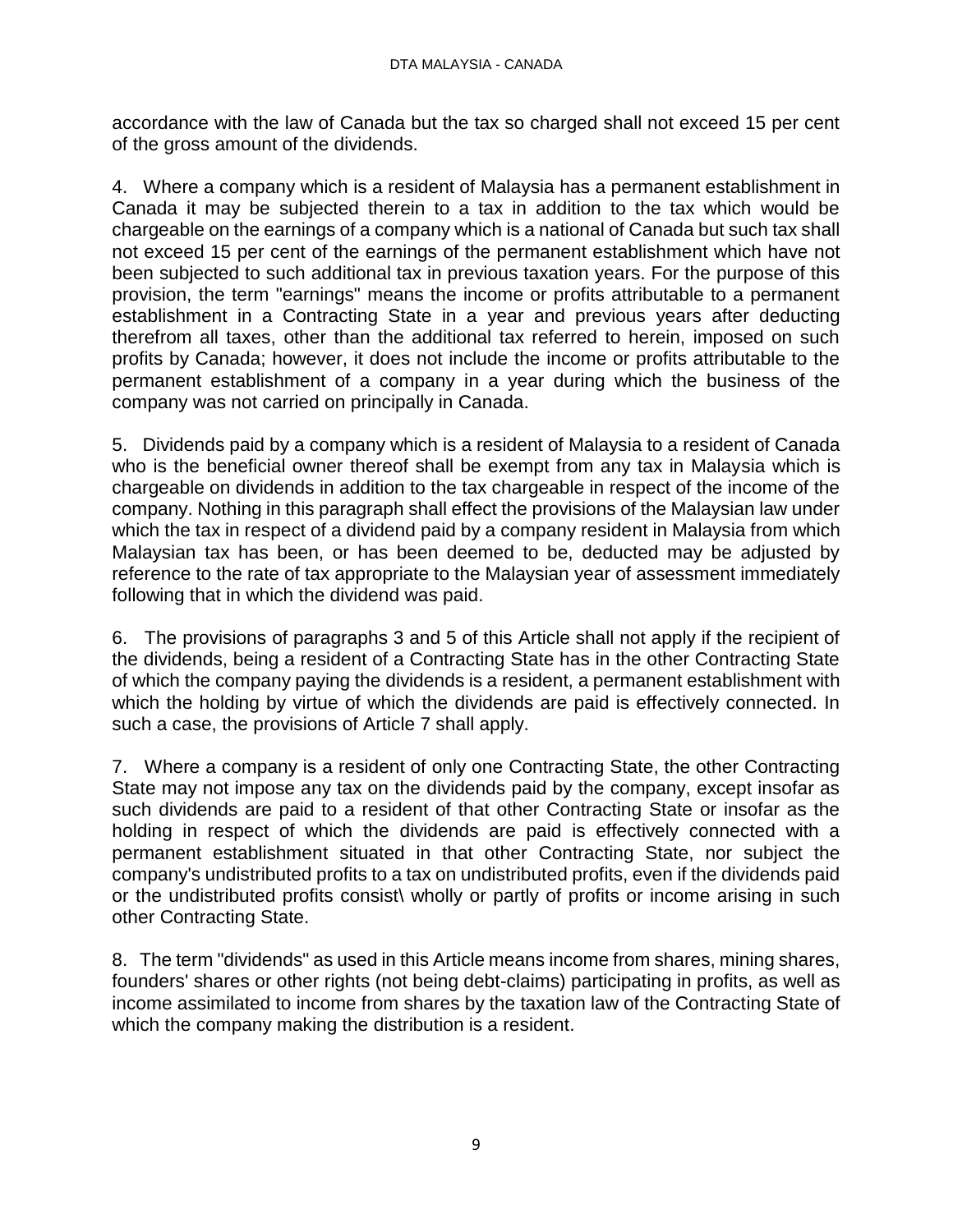### Article 11 **INTEREST**

1. Interest arising in a Contracting State and paid to a resident of the other Contracting State may be taxed in that other State.

2. However, such interest may be taxed in the Contracting State in which it arises, and according to the law of that State, but if the recipient is the beneficial owner of the interest, the tax so charged shall not exceed 15 per cent of the gross amount of the interest.

3. Interest derived from Malaysia by a resident of Canada who is the beneficial owner thereof shall be exempt from Malaysian tax if the loan or other indebtedness in respect of which the interest is paid is an "approved loan" as defined by Section 2(1) of the Income Tax Act 1967 of Malaysia (as amended by Act A.98 of 1972).

4. The term "interest" as used in this Article means income from debt-claims of every kind, whether or not secured by mortgage, and whether or not carrying a right to participate in the debtor's profits, and in particular, income from government securities and income from bonds or debentures, including premiums and prizes attaching to such securities, bonds or debentures, as well as income assimilated to income from money lent by the taxation law of the State in which the income arises. However, the term "interest" does not include income treated as "dividends" in Article 10.

5. The provisions of paragraph 1, 2 and 3 shall not apply if the recipient of the interest, being a resident of a Contracting State, has in the other Contracting State in which the interest arises a permanent establishment with which the debt-claim from which the interest arises is effectively connected. In such a case, the provisions of Article 7 shall apply.

6. Interest shall be deemed to arise in a Contracting State when the payer is that State itself, a political subdivision, a local authority or a resident of that State. Where, however, the person paying the interest, whether he is a resident of a Contracting State or not, has in a Contracting State a permanent establishment in connection with which the indebtedness on which the interest is paid was incurred, and that interest is borne by that permanent establishment, then such interest shall be deemed to arise in the Contracting State in which the permanent establishment is situated.

7. Where, owing to a special relationship between the payer and the recipient or between both of them and some other person, the amount of the interest paid, having regard to the debt-claim for which it is paid, exceeds the amount which would have been agreed upon by the payer and the recipient in the absence of such relationship, the provisions of this Article shall apply only to the last-mentioned amount. In that case, the excess part of the payments shall remain taxable according to the law of each Contracting State, due regard being had to the other provisions of this Agreement.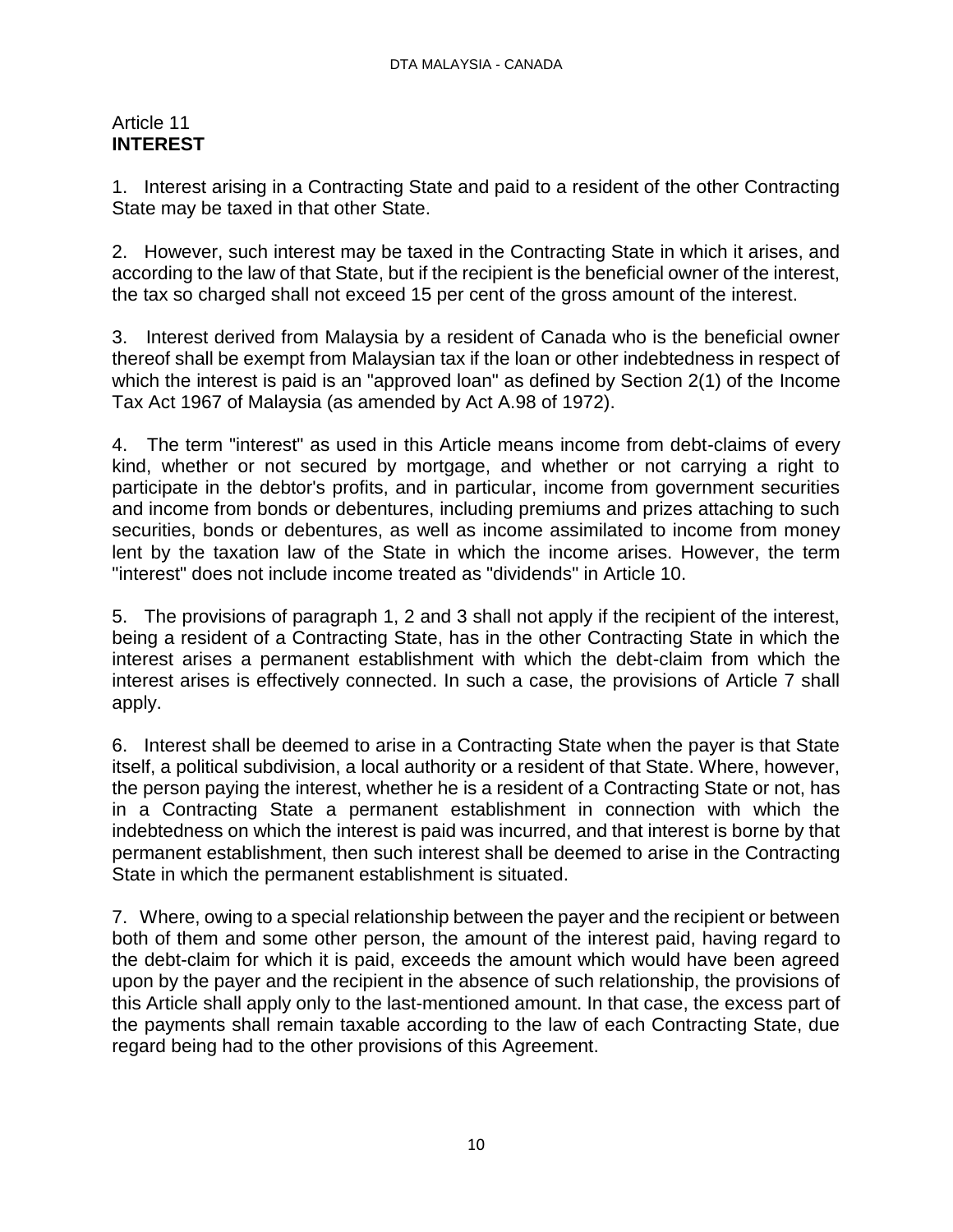### Article 12 **ROYALTIES**

1. Royalties arising in a Contracting State and paid to a resident of the other Contracting State may be taxed in that other State.

2. However, such royalties may be taxed in the Contracting State in which they arise, and according to the law of that State; but if the recipient is the beneficial owner of the royalties, the tax so charged shall not exceed 15 per cent of the gross amount of the royalties.

3. Notwithstanding the provisions of paragraph 2, approved industrial royalties derived from Malaysia by a resident of Canada who is the beneficial owner thereof shall be exempt from Malaysian tax.

4. The term "royalties" as used in this Article means payments of any kind received as a consideration for the use of, or the right to use, any copyright of literary, artistic or scientific work, patent, trade mark, design or model, plan, secret formula or process, or for the use of, or the right to use, industrial, commercial or scientific equipment, or for information concerning industrial, commercial or scientific experience. The term, however, does not include any royalty or other amount paid in respect of motion picture films or of tapes for radio or television broadcasting.

5. The term "approved industrial royalties" means royalties as defined in paragraph 4 which are approved and certified by the competent authority of Malaysia as payable for the purpose of promoting industrial development in Malaysia and which are payable by an enterprise which is wholly or mainly engaged in activities falling within one of the following classes:

- (a) manufacturing, assembling or processing;
- (b) construction, civil engineering or shipbuilding; or
- (c) electricity, hydraulic power, gas or water supply.

6. The provisions of paragraphs 1, 2 and 3 shall not apply if the recipient of the royalties, being a resident of a Contracting State, has in the other Contracting State in which the royalties arise a permanent establishment with which the right or property in respect of which the royalties arise is effectively connected. In such a case, the provisions of Article 7 shall apply.

7. Royalties shall be deemed to arise in a Contracting State when the payer is that State itself, a political subdivision, a local authority or a resident of that State. Where, however, the person paying the royalties, whether he is a resident of a Contracting State or not, has in a Contracting State a permanent establishment in connection with which the obligation to pay the royalties was incurred, and those royalties are borne by that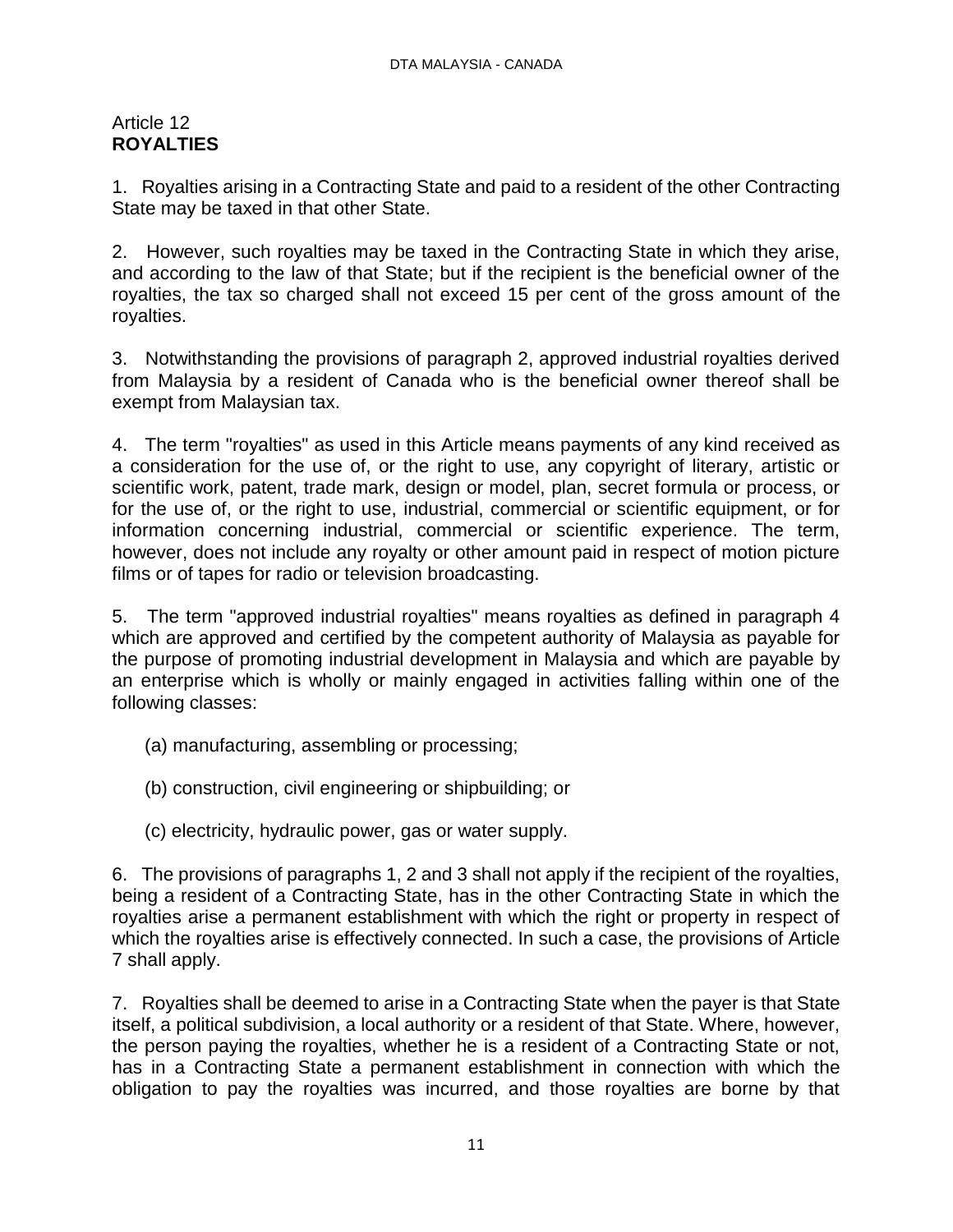permanent establishment, then such royalties shall be deemed to arise in the Contracting State in which the permanent establishment is situated.

8. Where, owing to a special relationship between the payer and the recipient or between both of them and some other person, the amount of the royalties paid, having regard to the use, right or information for which they are paid, exceeds the amount which would have been agreed upon by the payer and the recipient in the absence of such relationship, the provisions of this Article shall apply only to the last-mentioned amount. In that case, the excess part of the payments shall remain taxable according to the law of each Contracting State, due regard being had to the other provisions of this Agreement.

## Article 13

# **GAINS FROM THE ALIENATION OF PROPERTY**

1. Gains from the alienation of immovable property may be taxed in the Contracting State in which such property is situated.

2. Gains from the alienation of movable property forming part of the business property of a permanent establishment which an enterprise of a Contracting State has in the other Contracting State or of movable property pertaining to a fixed base available to a resident of a Contracting State in the other Contracting State for the purpose of performing professional services, including such gains from the alienation of such a permanent establishment (alone or together with the whole enterprise) or of such a fixed base may be taxed in the other State.

However, gains from the alienation of ships or aircraft operated by an enterprise of a Contracting State in international traffic and movable property pertaining to the operation of such ships or aircraft, shall be taxable only in that Contracting State.

3. Gains from the alienation of shares of a company, the property of which consists principally of immovable property situated in a Contracting State, may be taxed in that State. Gains from the alienation of an interest in a partnership or a trust, the property of which consists principally of immovable property situated in a Contracting State, may be taxed in that State.

4. Gains from the alienation of any property, other than those mentioned in paragraphs 1, 2 and 3 shall be taxable only in the Contracting State of which the alienator is a resident.

5. The provisions of paragraph 4 shall not affect the right of either of the Contracting States to levy, according to its law, a tax on gains from the alienation of any property derived by an individual who is a resident of the other Contracting State if the alienator has been a resident of the first-mentioned State at any time during the five years immediately preceding the alienation of the property.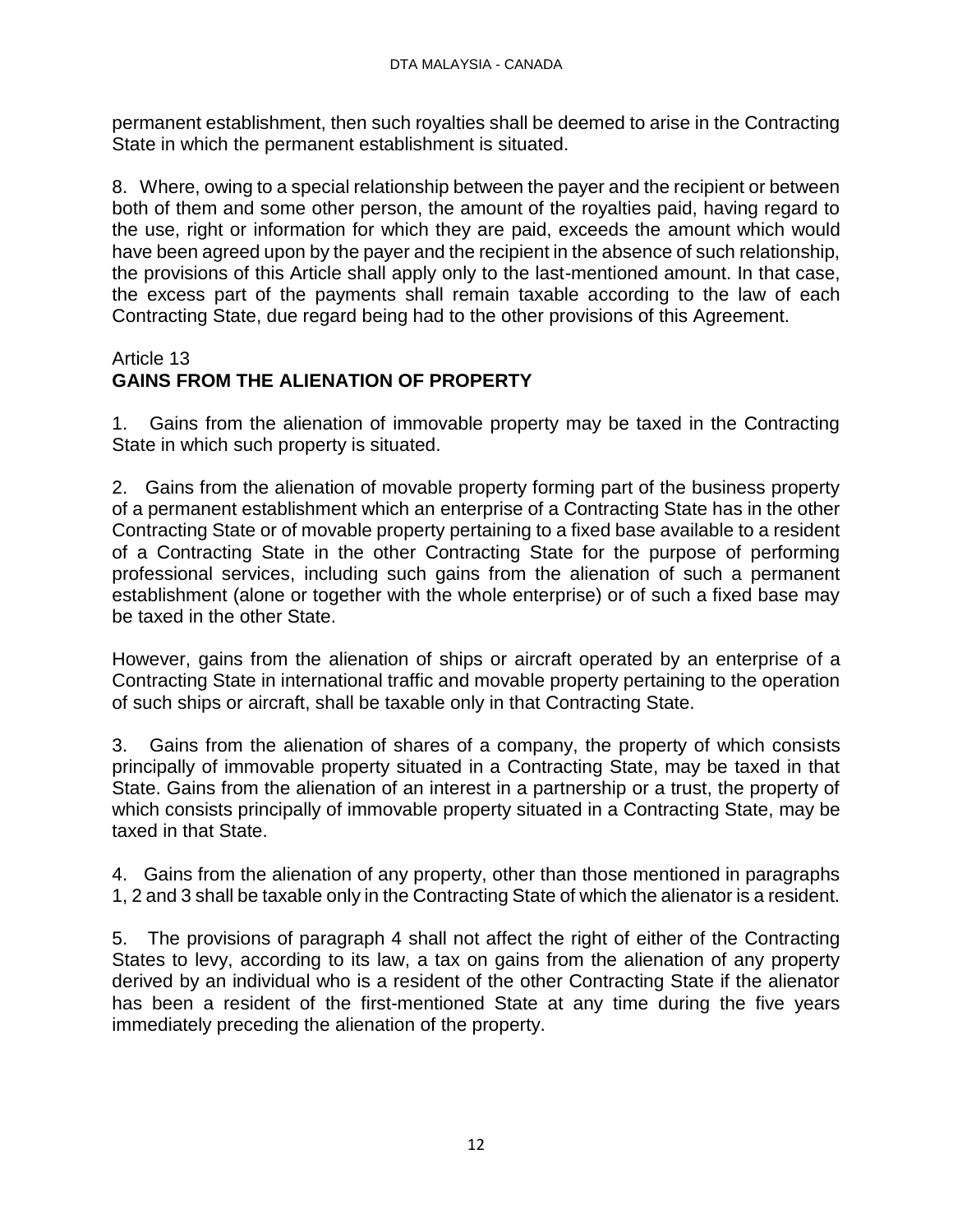### Article 14 **INDEPENDENT PERSONAL SERVICES**

1. Income derived by a resident of a Contracting State in respect of professional services or other independent activities of a similar character shall be taxable only in that State. However, in the following circumstances such income may be taxed in the other Contracting State, that is to say:

- (a) if he has a fixed base regularly available to him in the other Contracting State for the purpose of performing his activities; in that case, only so much of the income as is attributable to that fixed base may be taxed in that other Contracting State; or
- (b) if his stay in the other Contracting State is for a period or periods amounting to or exceeding in the aggregate 183 days in the calendar year; or
- (c) if the remuneration for his services in the other Contracting State is either derived from residents of that Contracting State or is borne by a permanent establishment which a person not resident in that Contracting State has in that State and which, in either case exceeds the greater of four thousand Malaysian ringgit (\$4,000) or two thousand Canadian dollars (\$2,000) in the calendar year, notwithstanding that his stay in that State is for a period or periods amounting to less than 183 days during the calendar year.

2. The term "professional services" includes independent scientific, literary, artistic, educational or teaching activities as well as the independent activities of physicians, lawyers, engineers, architects, dentists and accountants.

### Article 15

## **DEPENDENT PERSONAL SERVICES**

1. Subject to the provisions of Articles 16, 18 and 19, salaries, wages and other similar remuneration derived by a resident of a Contracting State in respect of an employment shall be taxable only in that State unless the employment is exercised in the other Contracting State. If the employment is so exercised, such remuneration as is derived therefrom may be taxed in that other State.

2. Notwithstanding the provisions of paragraph 1, remuneration derived by a resident of a Contracting State in respect of an employment exercised in the other Contracting State shall be taxable only in the first-mentioned State if the recipient is present in the other Contracting State for a period or periods not exceeding in the aggregate 183 days in the calendar year concerned, and either:

(a) the remuneration earned in the other Contracting State in the calendar year concerned does not exceed the greater of four thousand Malaysian ringgit (\$4,000) or two thousand Canadian dollars (\$2,000); or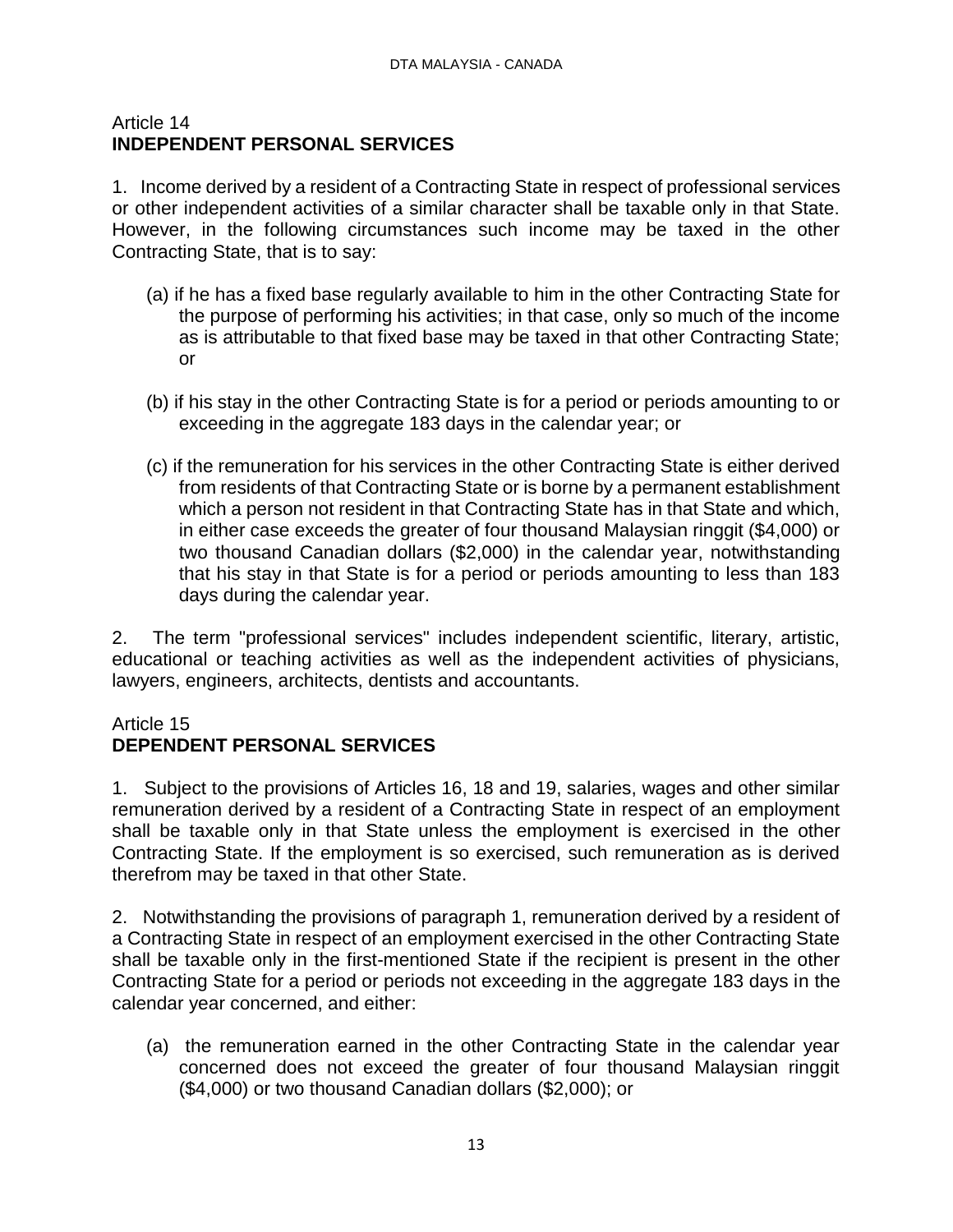(b) the remuneration is paid by, or on behalf of, an employer who is not a resident of the other State, and such remuneration is not borne by a permanent establishment or a fixed base which the employer has in the other State.

3. Notwithstanding the preceding provisions of this Article, remuneration in respect of an employment exercised aboard a ship or aircraft operated in international traffic by an enterprise of a Contracting State, shall be taxable only in that State.

### Article 16 **DIRECTORS' FEES**

Directors' fees and similar payments derived by a resident of a Contracting State in his capacity as a member of the board of directors of a company which is a resident of the other Contracting State, may be taxed in that other State.

## Article 17 **ARTISTES AND ATHLETES**

1. Notwithstanding the provisions of Articles 14 and 15, income derived by entertainers, such as theatre, motion picture, radio or television artistes, and musicians, and by athletes, from their personal activities as such may be taxed in the Contracting State in which these activities are performed.

2. The provisions of paragraph 1 shall not apply to remuneration or profits, salaries, wages and similar income derived from activities performed in a Contracting State by entertainers and athletes if the visit to that Contracting State is, wholly or substantially supported by public funds of the other Contracting State, including any political subdivision, local authority or statutory body thereof.

3. Notwithstanding the provisions of Article 7, where the activities mentioned in paragraph 1 of this Article are provided in a Contracting State by an enterprise of the other Contracting State the profits derived from providing these activities by such an enterprise may be taxed in the first-mentioned Contracting State unless the enterprise is wholly or substantially supported from the public funds of the other Contracting State, including any political subdivision, local authority or statutory body thereof, in connection with the provision of such activities.

### Article 18 **PENSIONS AND ANNUITIES**

1. Pensions and annuities arising in a Contracting State and paid to a resident of the other Contracting State may be taxed in that other State.

2. Pensions arising in a Contracting State and paid to a resident of the other Contracting State may be taxed in the State in which they arise, and according to the law of that State.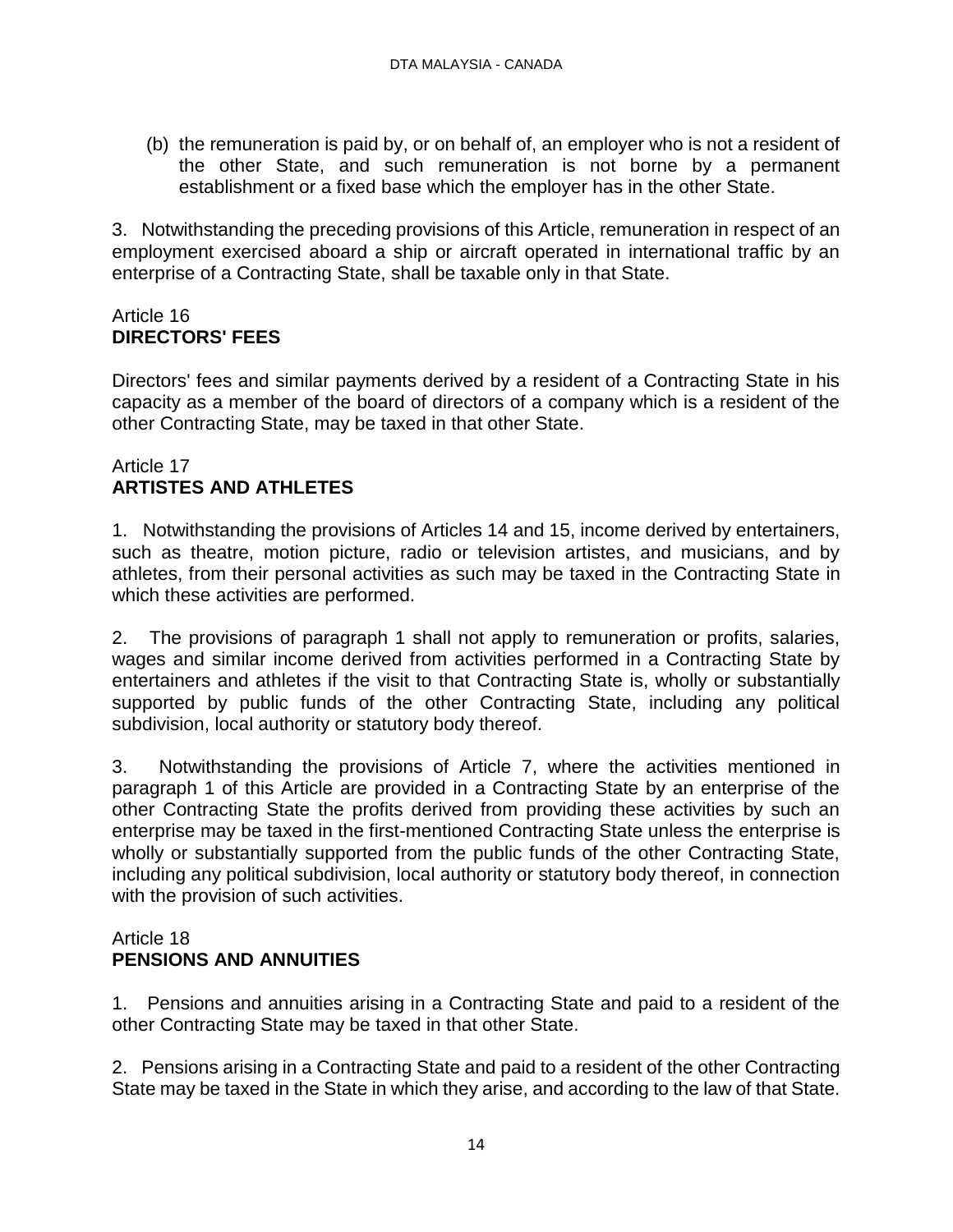However, in the case of periodic pension payments, the tax so charged shall not exceed the lesser of

- (a) 15 per cent of the gross amount of the payment, and
- (b) the rate determined by reference to the amount of tax that the recipient of the payment would otherwise be required to pay for the year if he were resident in the Contracting State in which the payment arises.

 3. Notwithstanding the provisions of paragraphs 1 and 2, pensions paid out of public funds of Malaysia or of funds of any State government or local authority of Malaysia to any individual in respect of services rendered to the Government of Malaysia or any State government or local authority of Malaysia in the discharge of governmental functions shall be taxable only in Malaysia unless the individual is a national of, and a resident of Canada.

4. Annuities arising in a Contracting State and paid to a resident of the other Contracting State may be taxed in the State in which they arise, and according to the law of that State; but the tax so charged shall not exceed 15 per cent of the gross amount of the payment. However, this limitation does not apply to lump sum payments arising on the surrender, cancellation, redemption, sale or other alienation of an annuity, or to payments of any kind under an income-averaging annuity contract.

- 5. Notwithstanding anything in this Agreement:
	- (a) pensions and allowances received from Canada under the Pension Act, the Civilian War Pensions and Allowances Act or the War Veterans Allowances Act and compensation received under regulations made under section 7 of the Aeronautics Act shall not be taxable in Malaysia so long as they are not subject to Canadian tax;
	- (b) pensions and allowances received from Malaysia under paragraphs 7, 8 and 9 in Part I of Schedule 6 to the Income Tax Act, 1967 of Malaysia shall not be taxable in Canada so long as they are not subject to Malaysian tax.

## Article 19 **GOVERNMENT SERVICE**

1. (a) Remuneration, other than a pension, paid by a Contracting State or a political subdivision or a local authority thereof to any individual in respect of services rendered to that State or subdivision or local authority thereof shall be taxable only in that State.

(b) However, such remuneration shall be taxable only in the Contracting State of which the recipient is a resident if the services are rendered in that State and the recipient did not become a resident of that State solely for the purpose of performing the services.

2. The provisions of paragraph 1 shall not apply to remuneration in respect of services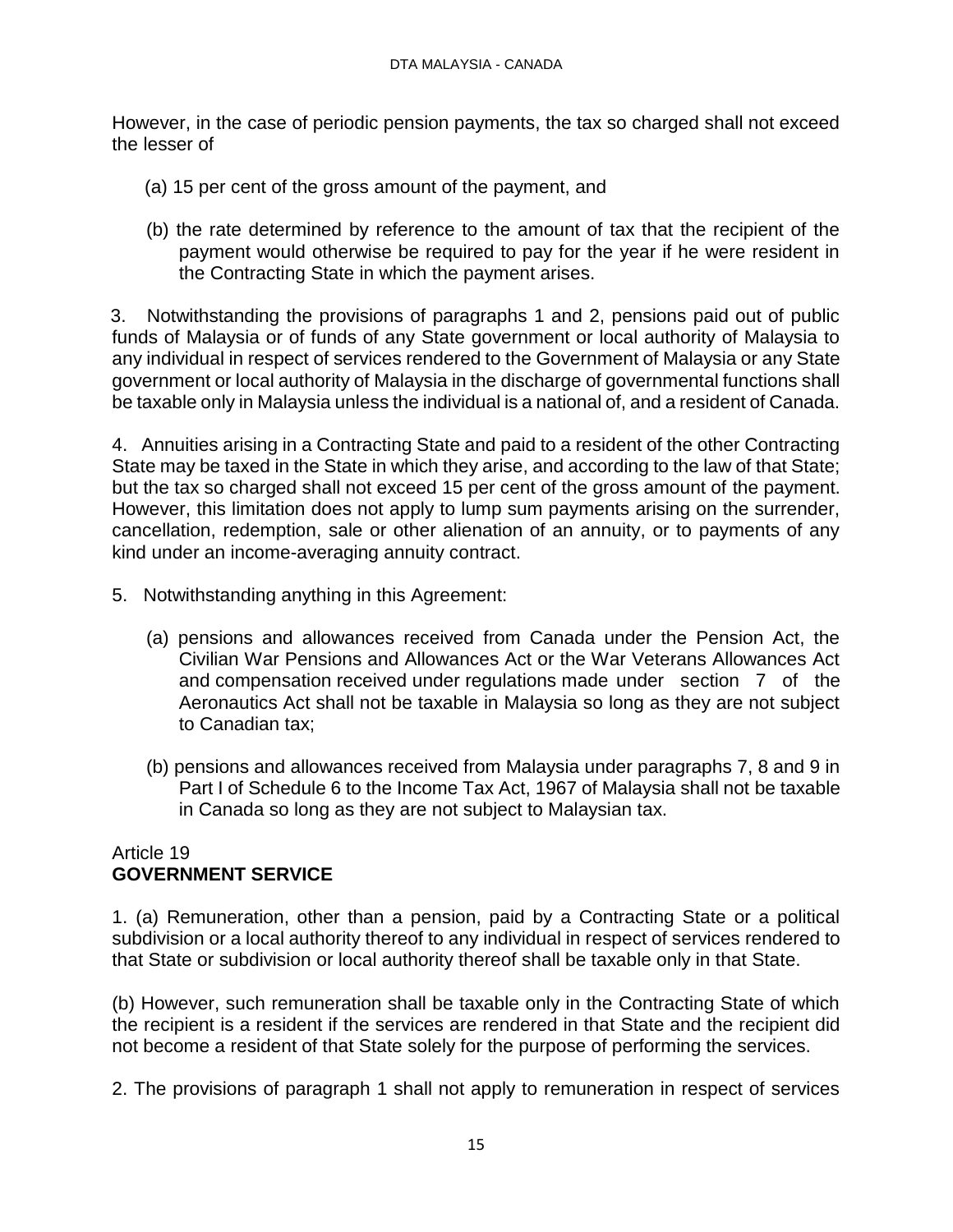rendered in connection with any trade or business carried on by one of the Contracting States or a political subdivision or a local authority thereof.

## Article 20 **STUDENTS**

Payments which a student, apprentice or business trainee who is, or was immediately before visiting one of the Contracting States, a resident of the other Contracting State and who is present in the first-mentioned Contracting State solely for the purpose of his education or training receives for the purpose of his maintenance, education or training shall not be taxed in that first-mentioned State, provided that such payments are made to him from sources outside that State.

## Article 21 **ESTATES OR TRUSTS**

1. Income received from an estate or trust which is resident of Canada by a resident of Malaysia may be taxed in Canada according to its law, but the tax so charged shall not exceed 15 per cent of the gross amount of the income.

2. Income paid by a trust which is a resident of Malaysia to a resident of Canada who is the beneficial owner thereof shall be exempt from any tax in Malaysia which is chargeable on such income in addition to the tax chargeable (before allowing any relief to the trust in respect of foreign taxes under the Income Tax Act, 1967 of Malaysia) in respect of the chargeable income of the trust.

## Article 22 **INCOME NOT EXPRESSLY MENTIONED**

Items of income of a resident of a Contracting State which are not expressly mentioned in the foregoing Articles of this Agreement shall be taxable only in that Contracting State except that if such income is derived from sources in the other Contracting State, it may also be taxed in that other Contracting State.

### Article 23 **ELIMINATION OF DOUBLE TAXATION**

1. The laws of each of the Contracting States shall continue to govern the taxation of income in the respective Contracting States except where express provisions to the contrary are made in this Agreement. Where income derived from one of the Contracting States is subject to tax in both Contracting States, relief from tax chargeable on such income shall be given in accordance with the provisions of paragraphs 2 and 3 of this Article.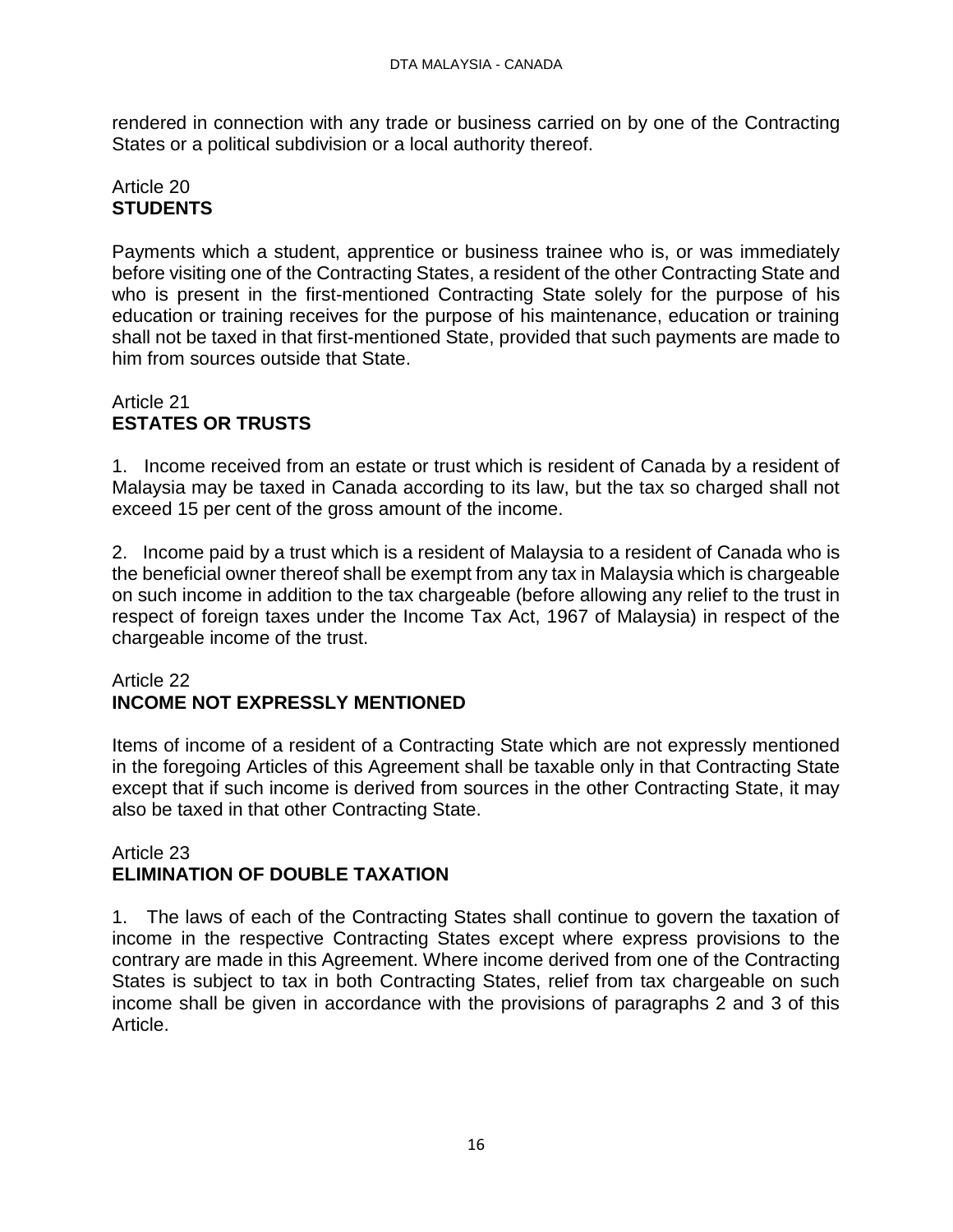2. Subject to the laws of Malaysia regarding the allowance as a credit against Malaysian tax of tax payable in any country other than Malaysia, tax payable in Canada in respect of income derived therefrom shall be allowed as a credit against Malaysian tax payable in respect of that income.

- 3. In the case of Canada, double taxation shall be avoided as follows:
	- (a) Subject to the existing provisions of the law of Canada regarding the deduction from tax payable in Canada of tax paid in a territory outside Canada and to any subsequent modification of those provisions--which shall not affect the general principle hereof -- and unless a greater deduction or relief is provided under the laws of Canada, tax payable in Malaysia on profits, income or gains arising in Malaysia shall be deducted from any Canadian tax payable in respect of such profits, income or gains.
	- (b) Subject to the existing provisions of the law of Canada regarding the determination of the exempt surplus of a foreign affiliate and to any subsequent modification of those provisions--which shall not affect the general principle hereof--for the purpose of computing Canadian tax, a company resident in Canada shall be allowed to deduct in computing its taxable income any dividend received by it out of the exempt surplus of a foreign affiliate resident in Malaysia.

4. For the purpose of paragraph 3(a), tax payable in Malaysia by a resident of Canada shall be deemed to include

- (a) in respect of dividends received from a company which is a resident of Malaysia, any amount which would have been payable as Malaysian tax for any year but for an exemption from, or reduction of, tax granted for that year or any part thereof under –
	- (i) Sections 21, 22 and 26 of the Investment Incentives Act 1968 of Malaysia so far as they were in force on, and have not been modified since, the date of signature of this Agreement, or have been modified only in minor respects so as not to affect their general character; and except to the extent that any of the said provisions has the effect of exempting or relieving for a period in excess of ten years the income or profits out of which the dividends are paid; or
	- (ii) any other provisions which may subsequently be made granting an exemption or reduction of tax which is agreed by the competent authorities of the Contracting States to be of a substantially similar character, if it has not been modified thereafter or has been modified only in minor respects so as not to affect its general character: Provided that any deduction from Canadian tax granted in accordance with the provisions of this paragraph shall not exceed an amount equal to 15 per cent of the gross amount of the dividends;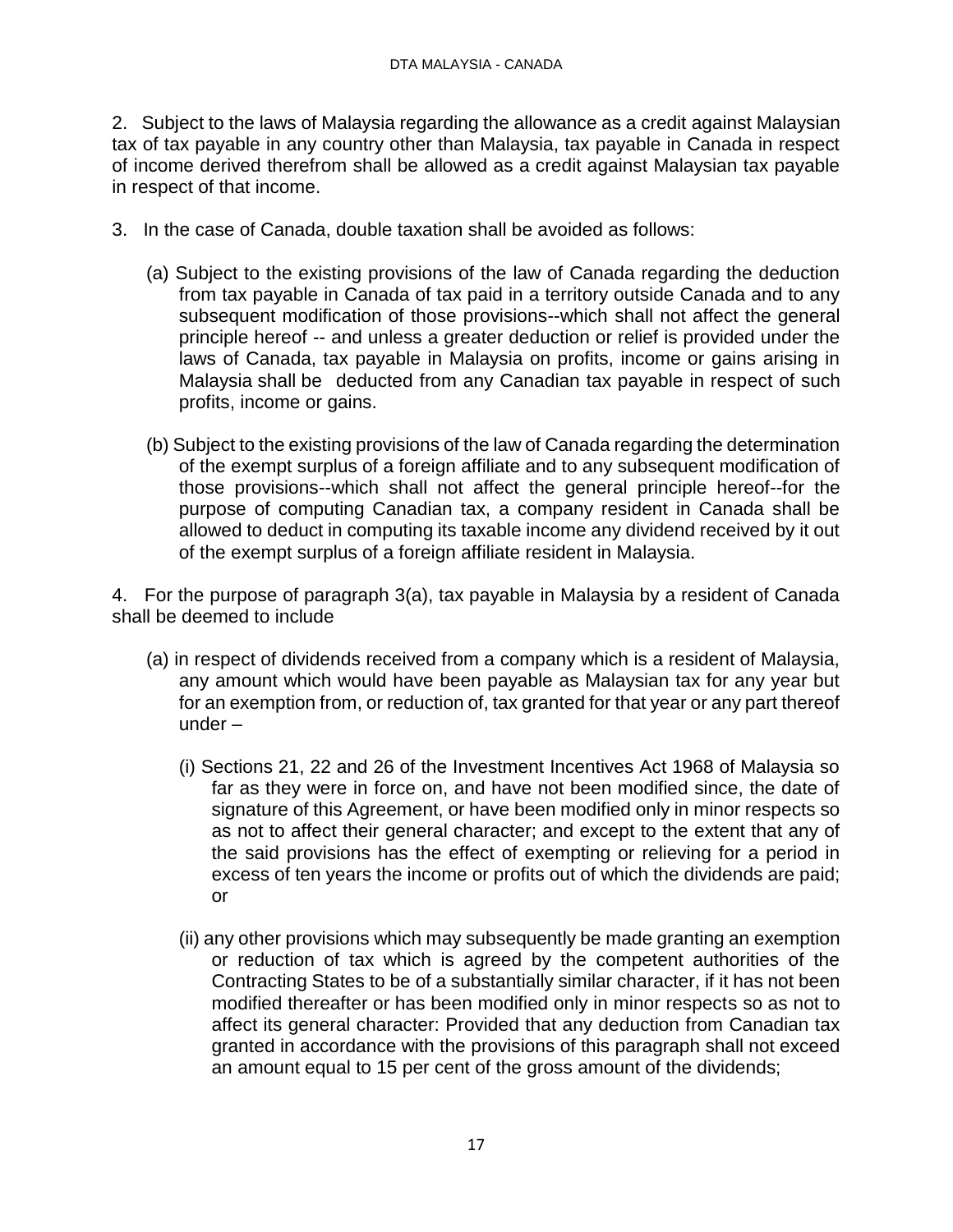- (b) in the case of interest to which paragraph 3 of Article 11 applies, an amount not exceeding a sum equivalent to tax at a rate of 15 per cent on the gross amount of the interest in respect of Malaysian tax which would have been payable but for the exemption granted under paragraph 27 of Schedule 6 to the Income Tax Act 1967 of Malaysia; or
- (c) in the case of any approved royalties falling under paragraph 5 of Article 12, an amount not exceeding a sum equivalent to tax at a rate of 15 per cent on the gross amount of the royalties which would have been payable as Malaysian tax but for the exemption granted in accordance with paragraph 3 of Article 12.

5. For the purposes of this Article, profits, income or gains of a resident of a Contracting State which are taxed in the other Contracting State in accordance with this Agreement shall be deemed to arise from sources in that other State.

## Article 24 **LIMITATION OF RELIEF**

Where this Agreement provides (with or without other conditions) that income from sources in a Contracting State shall be exempt from tax, or taxed at a reduced rate in that Contracting State and under the laws in force in the other Contracting State the said income is subject to tax by reference to the amount thereof which is remitted to or received in that other Contracting State and not by reference to the full amount thereof, then the exemption or reduction of tax to be allowed under this Agreement in the first-mentioned Contracting State shall apply to so much of the income as is remitted to or received in that other Contracting State:

Provided that where:

- (a) in accordance with the foregoing provisions of this Article, relief has not been allowed in the first instance in the first-mentioned Contracting State in respect of an amount of income; and
- (b) that amount of income has subsequently been remitted to or received in the other Contracting State and is thereby subject to tax in that other Contracting State -- the competent authority of the first-mentioned Contracting State shall, subject to any laws thereof for the time being in force limiting the time and setting out the method for the making of a refund of tax, allow relief in respect of that amount of income in accordance with the appropriate provisions of this Agreement.

### Article 25 **NON-DISCRIMINATION**

1. The nationals of a Contracting State shall not be subjected in the other Contracting State to any taxation or any requirement connected therewith which is other or more burdensome than the taxation and connected requirements to which nationals of that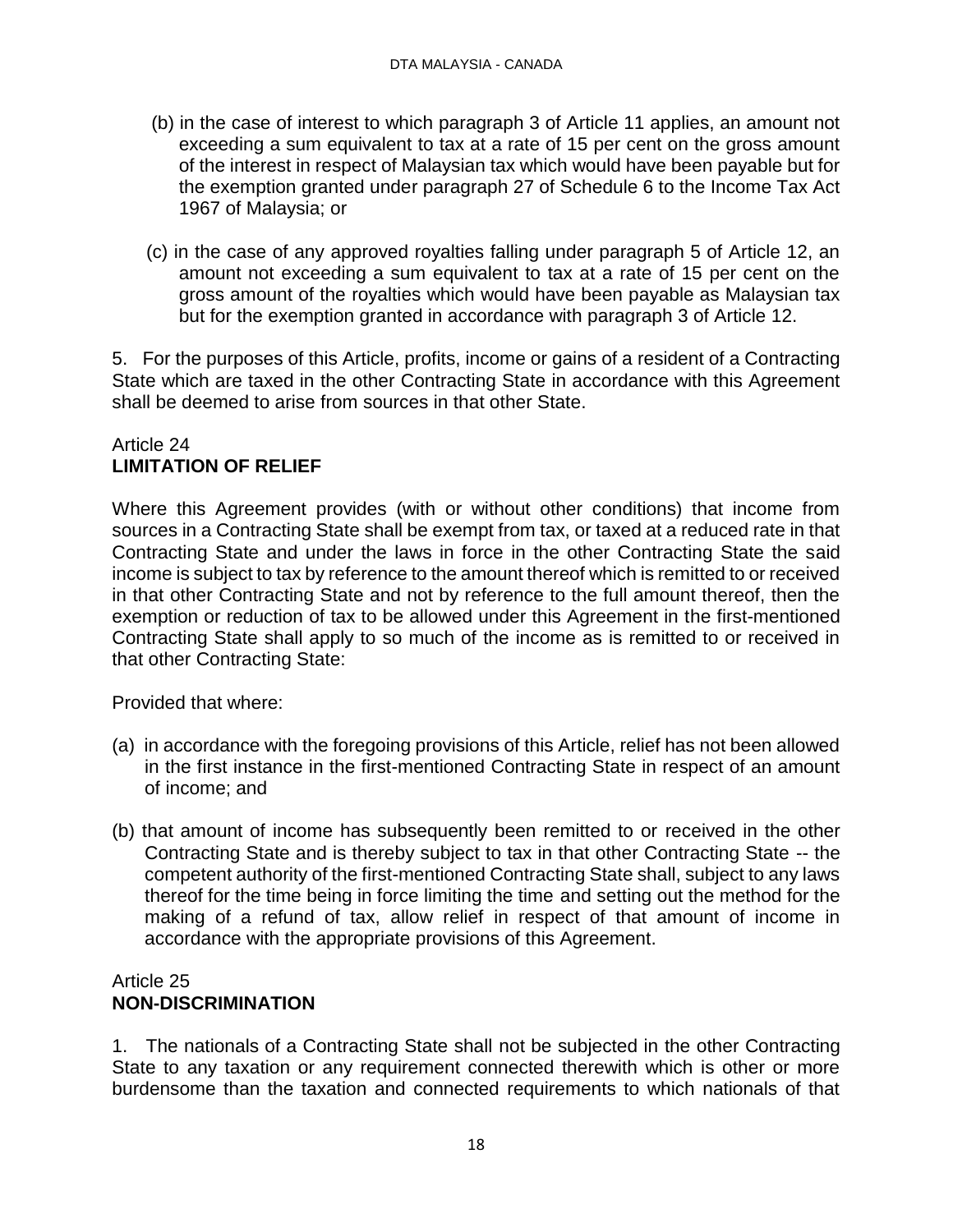other State in the same circumstances are or may be subjected.

2. The taxation on a permanent establishment which an enterprise of a Contracting State has in the other Contracting State shall not be less favourably levied in that other State than the taxation levied on enterprises of that other State carrying on the same activities.

- 3. Nothing in this Article shall be construed as obliging:
	- (a) a Contracting State to grant to individuals who are residents of the other Contracting State any personal allowances, reliefs and reductions for taxation purposes on account of civil status or family responsibilities which it grants to its own residents;
	- (b) Malaysia to grant to nationals of Canada not resident in Malaysia those personal allowances, reliefs and reductions for tax purposes which are by law available on the date of signature of this Agreement only to nationals of Malaysia who are not resident in Malaysia.
- 4. In this Article, the term "taxation" means taxes which are the subject of this Agreement.

### Article 26 **MUTUAL AGREEMENT PROCEDURE**

1. Where a resident of a Contracting State considers that the actions of one or both of the Contracting States result or will result for him in taxation not in accordance with this Agreement, he may, without prejudice to the remedies provided by the national laws of those States, address to the competent authority of the Contracting State of which he is a resident an application in writing stating the grounds for claiming the revision of such taxation. To be admissible, the said application must be submitted within two years from the first notification of the action which gives rise to taxation not in accordance with the Agreement.

2. The competent authority referred to in paragraph 1 shall endeavour, if the objection appears to it to be justified and if it is not itself able to arrive at an appropriate solution, to resolve the case by mutual agreement with the competent authority of the other Contracting State, with a view to the avoidance of taxation not in accordance with the Agreement.

3. The competent authorities of the Contracting States shall endeavour to resolve by mutual agreement any difficulties or doubts arising as to the interpretation or application of the Agreement.

4. The competent authorities of the Contracting States may, if necessary, agree to modify the amounts mentioned in paragraph 1(c) of Article 14 and in paragraph 2(a) of Article 15 as a result of monetary or economic developments.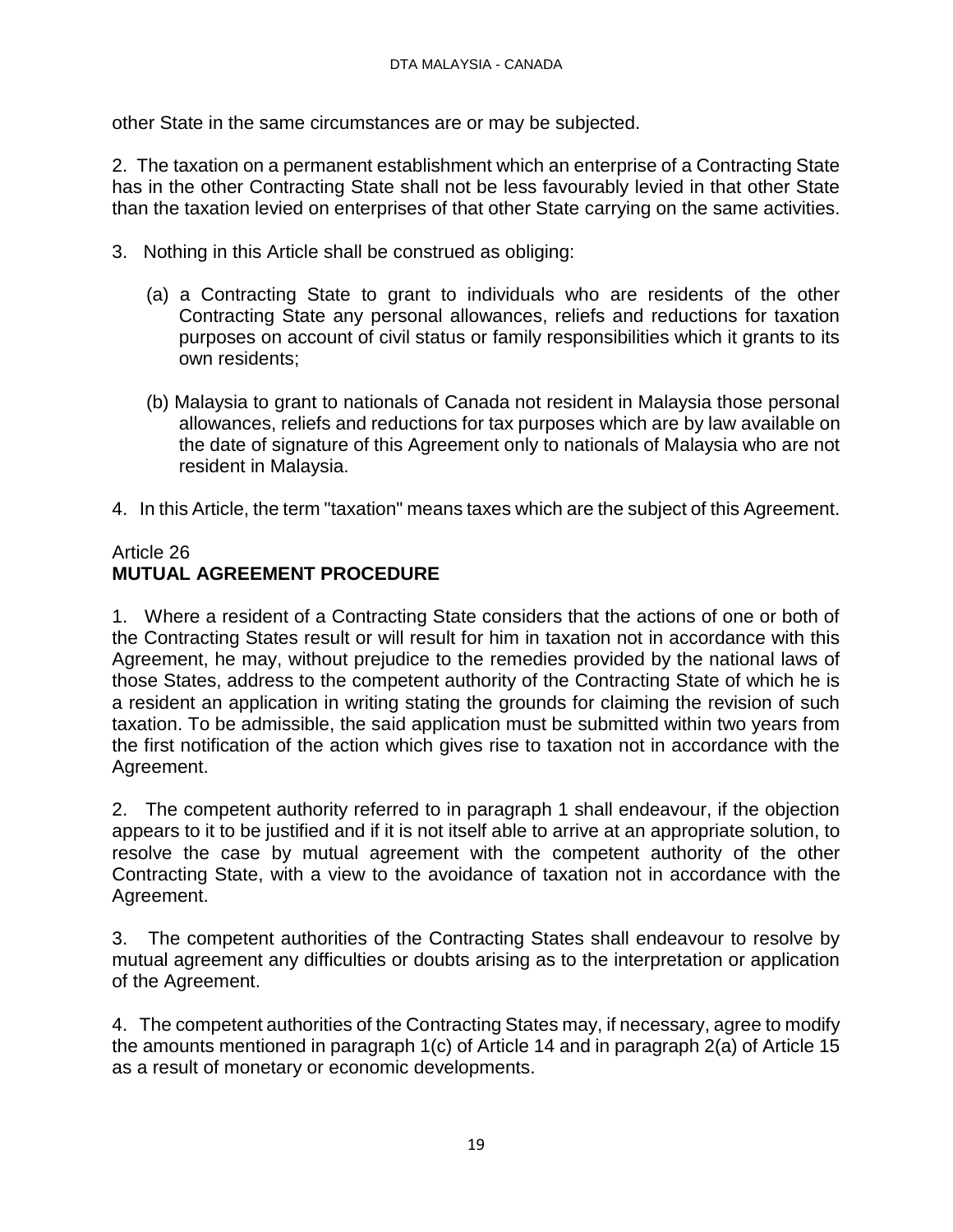5. The competent authorities of the Contracting States may communicate with each other directly for the purposes of giving effect to the provisions of this Agreement.

## Article 27

## **EXCHANGE OF INFORMATION**

1. The competent authorities of the Contracting States shall exchange such information as is necessary for the carrying out of this Agreement or of the domestic laws of the Contracting States concerning taxes covered by this Agreement insofar as the taxation thereunder is in accordance with this Agreement. Any information so exchanged shall be treated as secret and shall not be disclosed to any persons or authorities other than those concerned with the assessment, collection or enforcement of the taxes which are the subject of this Agreement or the determination of appeals in relation thereto.

2. In no case shall the provisions of paragraph 1 be construed so as to impose on one of the Contracting States the obligation:

- (a) to carry out administrative measures at variance with the laws or the administrative practice of that or of the other Contracting State;
- (b) to supply particulars which are not obtainable under the laws or in the normal course of the administration of that or of the other Contracting State;
- (c) to supply information which would disclose any trade, business, industrial, commercial or professional secret or trade process, or information, the disclosure of which would be contrary to public policy (ordre public).

### Article 28

# **DIPLOMATIC AND CONSULAR OFFICIALS**

1. Nothing in this Agreement shall affect the fiscal privileges of members of diplomatic or consular missions under the general rules of international law or under the provisions of special agreements.

2. Notwithstanding Article 4 of this Agreement, an individual who is a member of a diplomatic, consular or permanent mission of a Contracting State which is situated in the other Contracting State or in a third State shall be deemed for the purposes of this Agreement to be a resident of the sending State if he is liable in the sending State to the same obligations in relation to tax on his income as are residents of that sending State.

3. This Agreement shall not apply to International Organizations, to organs or officials thereof and to persons who are members of a diplomatic, consular or permanent mission of a third State, being present in a Contracting State and who are not liable in either Contracting State to the same obligations in relation to tax on their income as are residents thereof.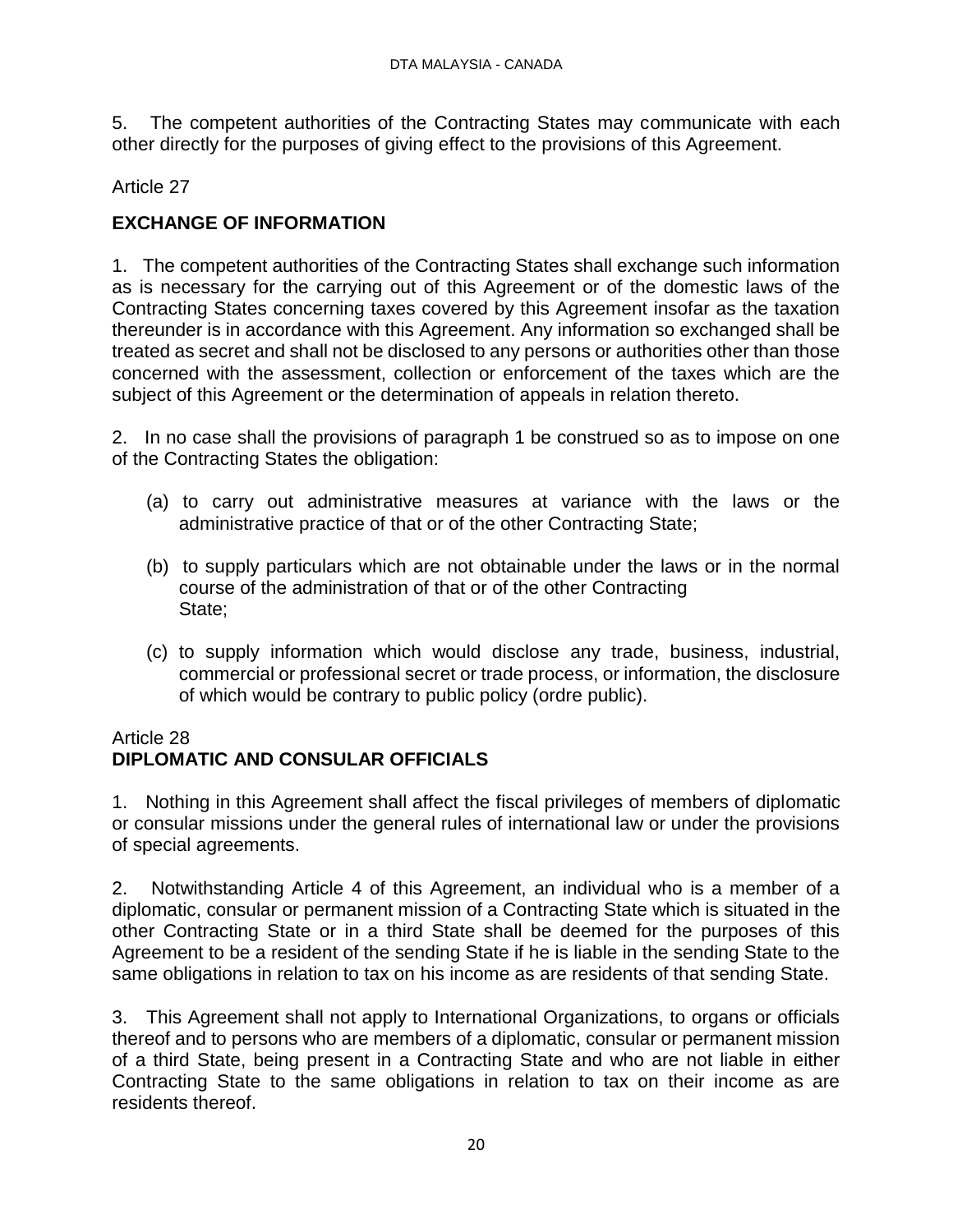## Article 29 **ENTRY INTO FORCE**

Each of the Contracting States shall notify to the other the completion of the procedure required by its laws for the bringing into force of this Agreement. This Agreement shall enter into force on the date of the later of these notifications and shall therefore have effect:

(a) in Malaysia:

As respects Malaysian tax for any year of assessment beginning on or after the first day of January in the year immediately following the year in which the Agreement enters into force.

- (b) in Canada:
	- (i) in respect of tax withheld at the source on amounts paid or credited to nonresidents on or after the first day of January in the year in which the Agreement enters into force; and
	- (ii) in respect of other Canadian tax for taxation years beginning on or after the first day of January in the year in which the Agreement enters into force.

#### Article 30 **TERMINATION**

This Agreement shall continue in effect indefinitely but either Contracting State may, on or before June 30 in any calendar year after the year 1979, give notice of termination to the other Contracting State and in such event:

- (a) in Malaysia, the Agreement shall have effect for the last time as respects Malaysian tax for the year of assessment next following the year in which such notice is given.
- (b) in Canada the Agreement shall cease to have effect:
	- (i) in respect of tax withheld at the source on amounts paid or credited to nonresidents on or after the first day of January in the calendar year next following that in which the notice is given; and
	- (ii) in respect of other Canadian tax for taxation years beginning on or after the first day of January in the calendar year next following that in which the notice is given;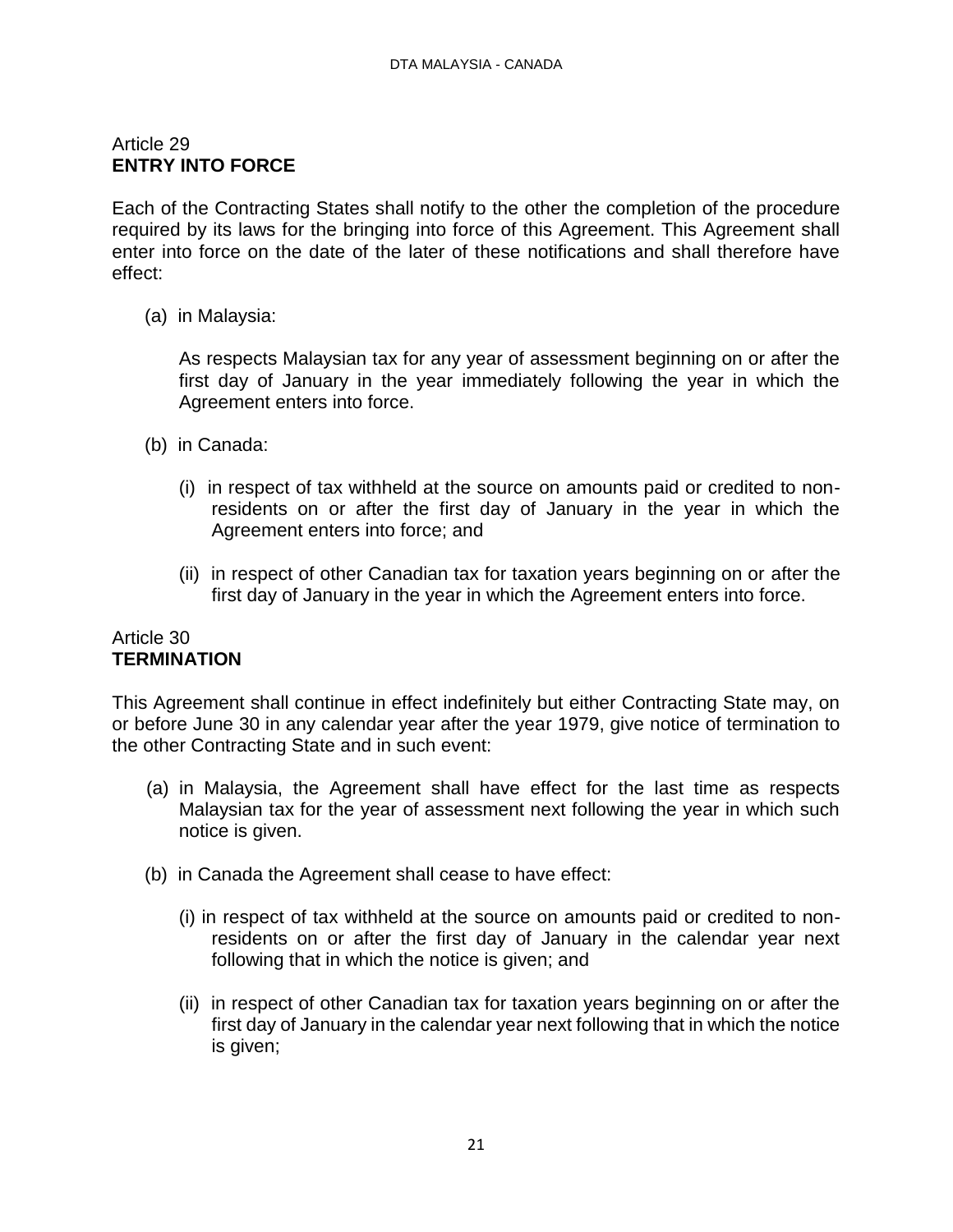IN WITNESS WHEREOF the undersigned, duly authorized to that effect have signed this Agreement.

Done in duplicate at Ottawa, this 16th day of October, one thousand nine hundred and seventy six in the Bahasa Malaysia, English and French languages, each version being equally authentic.

## **PROTOCOL**

At the signing of the Agreement between the Government of Malaysia and the Government of Canada for the Avoidance of Double Taxation and the Prevention of Fiscal Evasion with Respect to Taxes on Income, the undersigned have agreed on the following provisions which shall be an integral part of the Agreement.

1. With reference to paragraph 1(d) of Article 3, it is understood that the term "person" also includes an estate and a trust.

2. With reference to paragraph 3 of Article 7, it is understood that no deduction shall be allowed in respect of amounts, if any, paid (otherwise than towards reimbursement of actual expenses) by the permanent establishment to the head office of the enterprise or any of its other offices, by way of royalties, fees or other similar payments in return for the use of patents or other rights, or by way of commission, for specific services performed or for management, or by way of interest on moneys lent to the permanent establishment. Likewise, it is understood that no account shall be taken, in the determination of the profits of a permanent establishment, for amounts charged (otherwise than towards reimbursement of actual expenses), by the permanent establishment to the head office of the enterprise or any of its other offices, by way of royalties, fees or other similar payments in return for the use of patents or other rights, or by way of commission for specific services performed or for management, or by way of interest on moneys lent to the head office of the enterprise or any of its other offices.

- 3. With reference to Article 10,
	- (a) where a dividend was paid by a company:
		- (i) which was resident in both Malaysia and Singapore and the meeting at which the dividend was declared was held in Malaysia; or
		- (ii) which was resident in Singapore and at the time of payment of that dividend the company declared itself to be a resident of Malaysia for the purpose of Article VII of the Agreement between the Government of Malaysia and the Government of the Republic of Singapore for the Avoidance of Double Taxation and the Prevention of Fiscal Evasion with respect to Taxes on Income signed in Singapore on 26th December, 1968, the dividend shall be deemed to have been paid by a company resident in Malaysia;